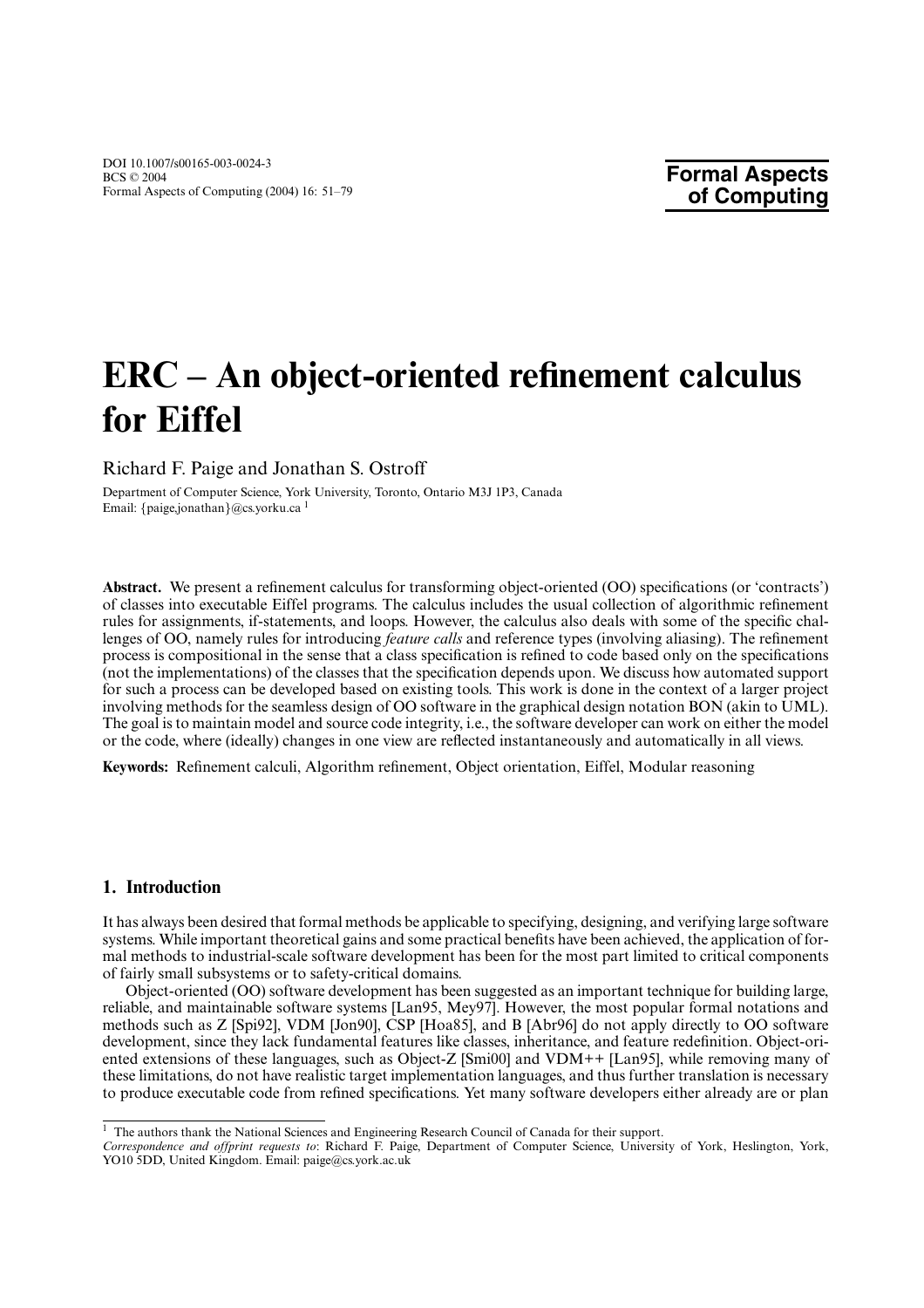on using OO programming languages for their projects. What guidance can formal methodologists offer these developers?

There is a method already available that casts many of the benefits of conventional formal methods – and refinement in particular – into the OO realm. This method is applicable to specification and to the development of immediately executable code. The method is Eiffel [Mey92]. Formal methodologists have paid little attention to Eiffel despite the fact that it appears to be a viable platform for making formal methods directly usable in large-scale software development.

A key element of Eiffel is *design-by-contract* (DbC) [Mey97]. The premise of DbC, in an OO setting, is that routines (e.g., functions or procedures) of a class are given *contracts*. Contracts (a) describe the benefits offered by the class to its clients without describing how these benefits are delivered; (b) define the obligations of the author or supplier of the class to the clients, and the obligations of the clients when using the class; (c) allow for better testing via assertion checking at runtime; (d) define precisely what an exception is (behaviour that does not satisfy the contract); (e) allow for subcontracting so that the meaning of a redefined routine remains consistent with inherited behaviour; and (f) provide documentation to both clients and suppliers of classes.

What is missing from Eiffel is the notion of refining an abstract specification of a class or set of classes with contracts to an immediately executable Eiffel program along with a proof that the program satisfies the specification.

What is missing in conventional formal languages and methods such as Z, B, or tabular specifications [Par92] are the techniques and benefits provided by OO that promote reusability and maintainability, namely, the structuring of large systems via classes, associations, inheritance, and polymorphism. Object-oriented extensions of formal methods such as Object-Z, VDM++, and Larch/C++ [Lea97] do not yet have comprehensive rules for refinement to industrial strength OO languages, but some work is in progress [Smi02].

The purpose of this paper is to present a refinement calculus for generating Eiffel programs. The calculus benefits from use of Eiffel's OO features for structuring specifications and programs. The calculus also targets an immediately executable, industrial-strength programming language with compiler and tool support. The refinement process is *modular*: systems are refined class by class. The refinement of a class proceeds in an environment where only the specifications (and not implementations) of dependent classes, defined in what follows, need be used. A class itself is refined routine by routine.

Informally, suppose that we have an OO system constructed from a universe of classes. One of these classes is the *ROOT CLASS* [Mey92]; all classes on which this class depends must be in the system. The *ROOT CLASS* provides a routine from which execution of the OO system will commence. Any class *C* in this universe can be refined using only its contracts and the contracts of the classes that *C* depends upon via a restricted set of directed relationships.

Because of modularity, we need only the contracts, and not the implementations, of a few classes to refine the specification of *C* to an executable program. This is the OO version of the modularity principle of conventional program development: the correctness of a system can be determined from the correctness of its parts without the need to know the internal structure of its parts. In the case of an OO system constructed from the aforementioned universe of classes, it is sufficient to refine the *ROOT CLASS* of the system. Doing this will recursively trigger a process wherein all other classes in the system are eventually refined. At each step of the process, modularity applies, and we can refine a class by using only the contracts of related classes.

#### **1.1. Organization of the paper**

In Section 2 we provide an overview of a significant subset of Eiffel's syntax and semantics, concentrating on those elements used for the specification of systems, as well as those that will be generated as output of the refinement calculus. We also describe key elements of BON [WN95], a graphical modelling language that can be used to visualize structural and behavioural aspects of Eiffel programs, and also to assist in making Eiffel easier to use in the large.

Sections 3 and 4 contain the main contributions of the paper. Section 3 provides a fundamental set of refinement rules for Eiffel, focusing on procedural language constructs, e.g., loops and sequencing. An important contribution of Section 3 is a theorem that allows us to reuse Z and Morgan refinement rules, tranformed into the predicative calculus of Hehner. Section 4 extends the rule set to include ones for introducing feature calls. As is explained in Section 2, Eiffel possesses both *reference types* and *expanded types* (sometimes referred to as 'subobject types'). We formulate a theory of reference types in Section 4, and by default assume that all types – except primitives such as integers and booleans – are references. We also suggest how our approach can be extended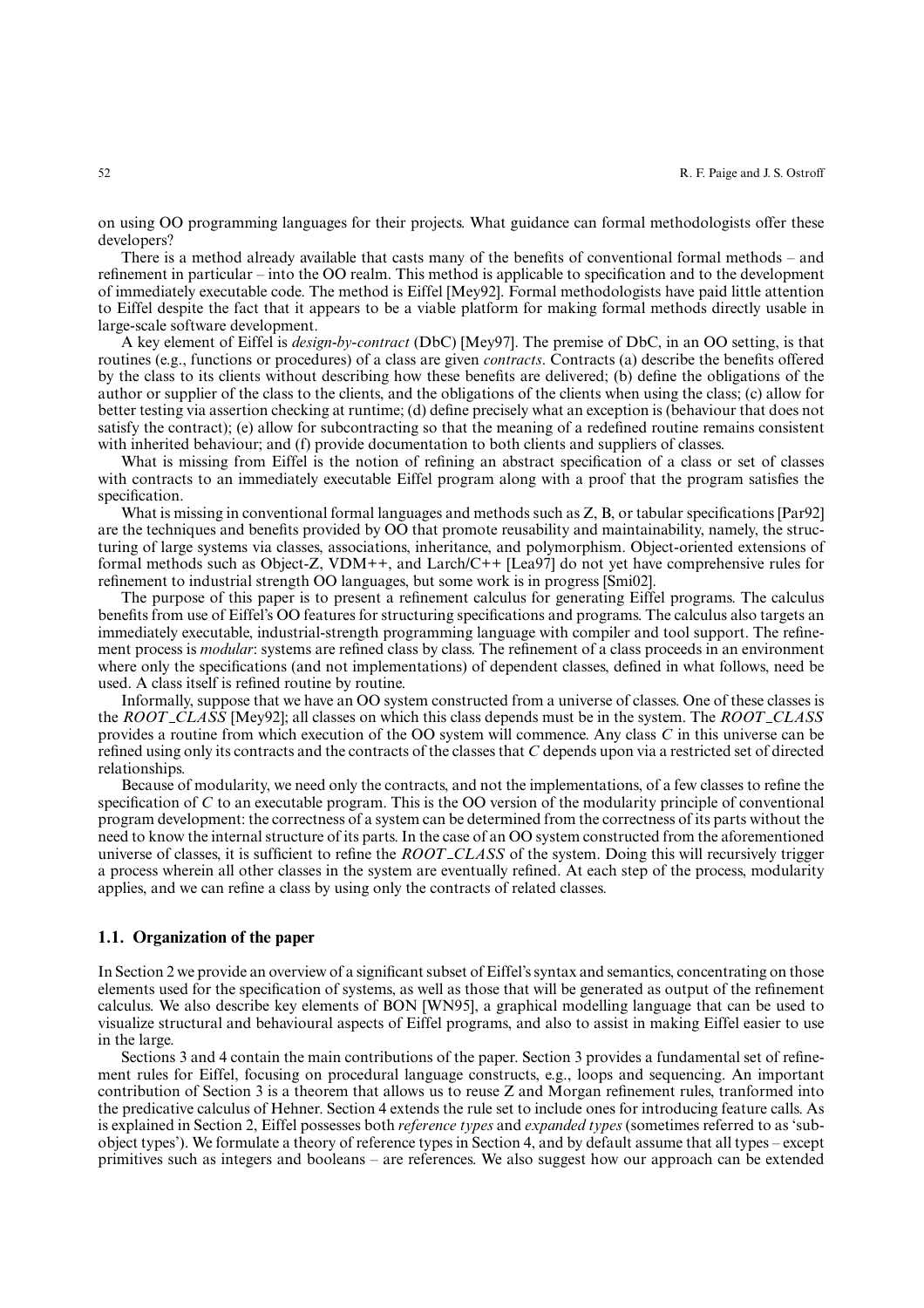to handle full expanded types as defined in Eiffel. In Section 5 we explain the modular nature of refinement in Eiffel, and provide a process for refining a specification into executable Eiffel code; the process is demonstrated by examples in the appendices. In Section 6 we discuss automation, and our ongoing work on supporting refinement and verification with Eiffel using PVS. Finally, in Section 7, we discuss related work.

## **2. Eiffel and BON**

Eiffel is OO programming language and method [Mey92, Mey97]; it provides constructs typical of OO paradigm, including classes, objects, inheritance and client–supplier relationships, generic types, polymorphism and dynamic binding, and automatic memory management. However, Eiffel is not just a programming language – the notation also includes the notion of a *contract*. Since contracts can be used to specify software, Eiffel can also be used as a notation for analysis and design. The basic unit of modularity in Eiffel is the class, whose features can be specified via contracts. The notation is seamless in the sense that a single type of abstraction - the class - can be used throughout development, and the contracts of classes can be refined and extended to implementation within the same semantic framework. The basic concepts needed to model objects representing such external concepts as hospitals and nuclear reactors are not essentially different from what is needed for objects representing floating point numbers, stacks, and queues.

The BON modelling language [WN95] developed the ideas of Eiffel in the area of analysis and design. The result is a method that contains a set of concepts and corresponding graphical notations to support OO modelling centred around the three principles of seamlessness, reversibility (the ability to produce BON diagrams automatically from Eiffel programs), and contracting. BON can be used independently of Eiffel. It has been used successfully over the years at Enea in Sweden in industrial projects with such diverse languages as C++, SmallTalk, and Object Pascal. Although BON is a language-independent method, its basic concepts are similar enough to Eiffel that its graphical notation may be viewed as a graphical dialect of Eiffel for the purpose of this article. While systems can be developed entirely using Eiffel only, the graphical facilities of BON can help document and manage large-scale systems, can enable the use of tools, and are attractive to developers. We thus view BON as a means of enabling the use of Eiffel – and refinement in an Eiffel context – in the large.

We start with a brief overview of Eiffel/BON, focusing on the programming constructs that can be introduced during refinement. In order to understand these constructs and how to refine specifications, we need to understand the effect that program constructs have when they execute. Thus, we provide a brief description of Eiffel's syntax and semantics.

#### **2.1. Runtime structure of Eiffel programs**

At runtime, Eiffel programs create *values* – which are either *objects* or *references* to objects – in the memory of a machine. Objects can be *basic* (e.g., booleans, characters, integers, and reals) or *complex*, in which case they have zero or more *fields*. In turn, a field also consists of a value. Every object is an instance of a *type*, e.g., the values '1', '2', etc., are all instances of type *INTEGER*.

A reference is a value which is either *Void* or *attached* to an object. If a reference is *Void*, then no further information is available about it. If it is attached, then the reference gives access to the object. A reference is thus attached to zero or one objects. An object may in turn be attached to zero, one, or more objects because its fields may be references.

Computation proceeds by the creation of values, the attachment (or reattachment) of references to objects, accessing objects or their fields, and routine computation, which might involve changing object fields. Hence, at any instance during its execution, a machine executing an Eiffel program will have created a runtime structure consisting of a number of references and objects, and a computation step (via creation, attachments, and feature calls) will take us from one such runtime structure to a new one.

Procedural programming languages have the notion of a *variable*. An *entity* is OO generalization of the notion of a variable. An entity is a name in a software text, meant to be associated at runtime with one or more successive values, under the control of attachment and reattachment operations such as creation, assignment, and argument passing. Every entity is declared to be a particular type, and thus every object (accessed via entities) is a direct instance of some type.

An entity is either an attribute, the argument of a feature call, or a local entity of a routine (including the local entity *Result* of a function routine, as will be discussed in what follows). Entities must be declared in the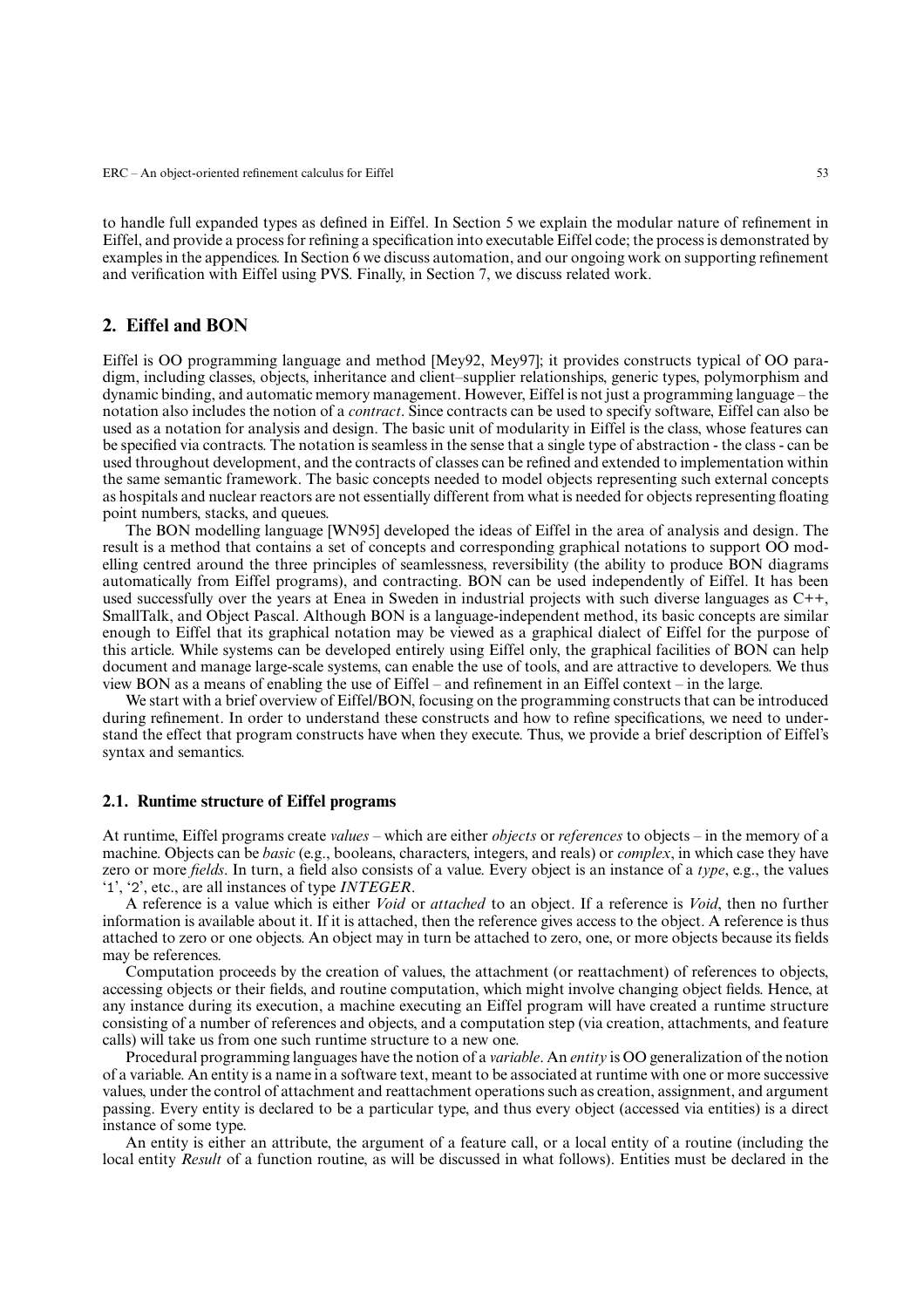program text before they are used, e.g., *e* : *BOOLEAN*. Eiffel also provides support for expressions involving prefix and infix operators, but these are just syntactic sugar for query calls. An entity can be declared *expanded* (using the notation  $e1$ : **expanded** *C*) or *reference* (using the notation  $e2$ : *C*), where *C* is a type (i.e., a class). Entity *e*1 denotes a reference which may become attached to an instance of *C*, whereas the expanded entity *e*1 directly denotes an object which is an instance of *C*.

Two consequences follow for the expanded entity  $e1$ : (a) the expression  $e1 = V \text{oid}$  always yields the value *false*, and (b) if *e*1 is associated with an instance of *C* called *obj*, then *obj* cannot be shared, i.e., no other entities may be attached to *obj*.

As mentioned earlier, an entity *e* is associated with a value, and a value is either a reference to an object or the object itself. If entity *e* is associated with a basic (respectively complex) object we write *basic*(*e*) (respectively *complex(e)).* If the *e* is expanded we write *expanded*(*e*), and if *e* is a reference to an object, we write *reference*(*e*). We use  $e_1 \stackrel{r}{=} e_2$  for *reference equality* and *equal(e1, e2)* for the weaker notion of *object equality* (field-by-field equality) – these notions are defined more precisely in what follows. We use the notation *same type*(*e*1, *e*2) to assert that *e*1 and *e*2 have precisely the same type (and hence the same fields).

It is normally clear from the context what we mean when using the unadorned equality symbol, i.e.,  $e1 = e2$ . We mean  $e1 \stackrel{r}{=} e2$  if  $e1$  and  $e2$  are both references. In all other cases we mean  $equal(e1, e2)$ .

## **2.2. Specification constructs in Eiffel**

The fundamental specification construct in Eiffel is the class. A class is both a module and a type.<sup>2</sup> A class has a name, an optional class invariant, and a collection of features that must preserve the invariant (as is described in the following).

A *system* results from the assembly of one or more classes to produce an executable unit. A *cluster* is a set of related classes. A *universe* is a set of clusters, out of which developers will pick classes to build systems. Of these, only the *class* corresponds directly to a construct of the language. Clusters and universes are not language constructs, but mechanisms for grouping and storing classes using facilities provided by the underlying operating system such as files and directories.

Viewed as a type, a class describes the properties of a set of possible data structures (objects) which are instances of the class. Viewed as a module, the class has a set of *features*. Some features, called *attributes*, represent fields of the class's direct instances; others, called *routines*, represent computations applicable to these instances.

Features can also be categorized as either *queries* or *commands*. A query is a side-effect-free function<sup>3</sup> that returns a value, but does not change the runtime structure. A command may change the runtime structure but returns nothing. A query is either a function (i.e., it returns a computed value) or an attribute.

Figure 1 contains a short example of an interface of the class *CITIZEN*. Each feature section, introduced with the key word **feature**, is followed by a selective export clause that specifies a list of accessor classes. The feature *salary*, for example, can only be accessed by the client classes *EMPLOYER* and *GOVERNMENT*, or by clients that are descendants of them.

Queries and commands may optionally have contracts, written in the Eiffel assertion language, as preconditions (**require** clauses), postconditions (**ensure** clauses), and class invariants. In postconditions the keyword **old** can be used to refer to the value of an expression when the feature was called. Query routines always have a local entity *Result* of the same type as the return value of the query — the result returned by a call to the query is the final value of *Result*. *Result* is the only local entity that can appear in routine postconditions.

The **modifies** clause of a routine is a frame indicating those attributes that may be changed by the routine.<sup>4</sup> Preconditions and class invariants are called *single-state* assertions as they have no occurrences of **old**, whereas the postcondition is a *double-state* assertion as it refers to the old state as well as the new state. The assertion language is enhanced by the fact that assertions may refer to any query (e.g., the postcondition of *divorce* refers to the query *single*).

A class invariant is an assertion (conjoined terms are separated by semicolons) that must be *true* whenever an instance of the class is used by another object (i.e., whenever a client can call an accessible feature). Private

 $\frac{2}{3}$  This definition of a class has received criticism; however, it makes the theory and programming language simple and practical.

<sup>&</sup>lt;sup>3</sup> Technically, Eiffel functions can also change the values of objects and references, but for the purposes of this paper we disallow such changes and require that a query be a pure function. Functions in any case may change local entities including *Result* (defined in what follows).

<sup>4</sup> Eiffel supports **require** and **ensure** assertions, but **modifies**is our addition. The **modifies** clause can be enforced by a suitable postcondition. It is adopted from [Mor94] and [LB00], among others.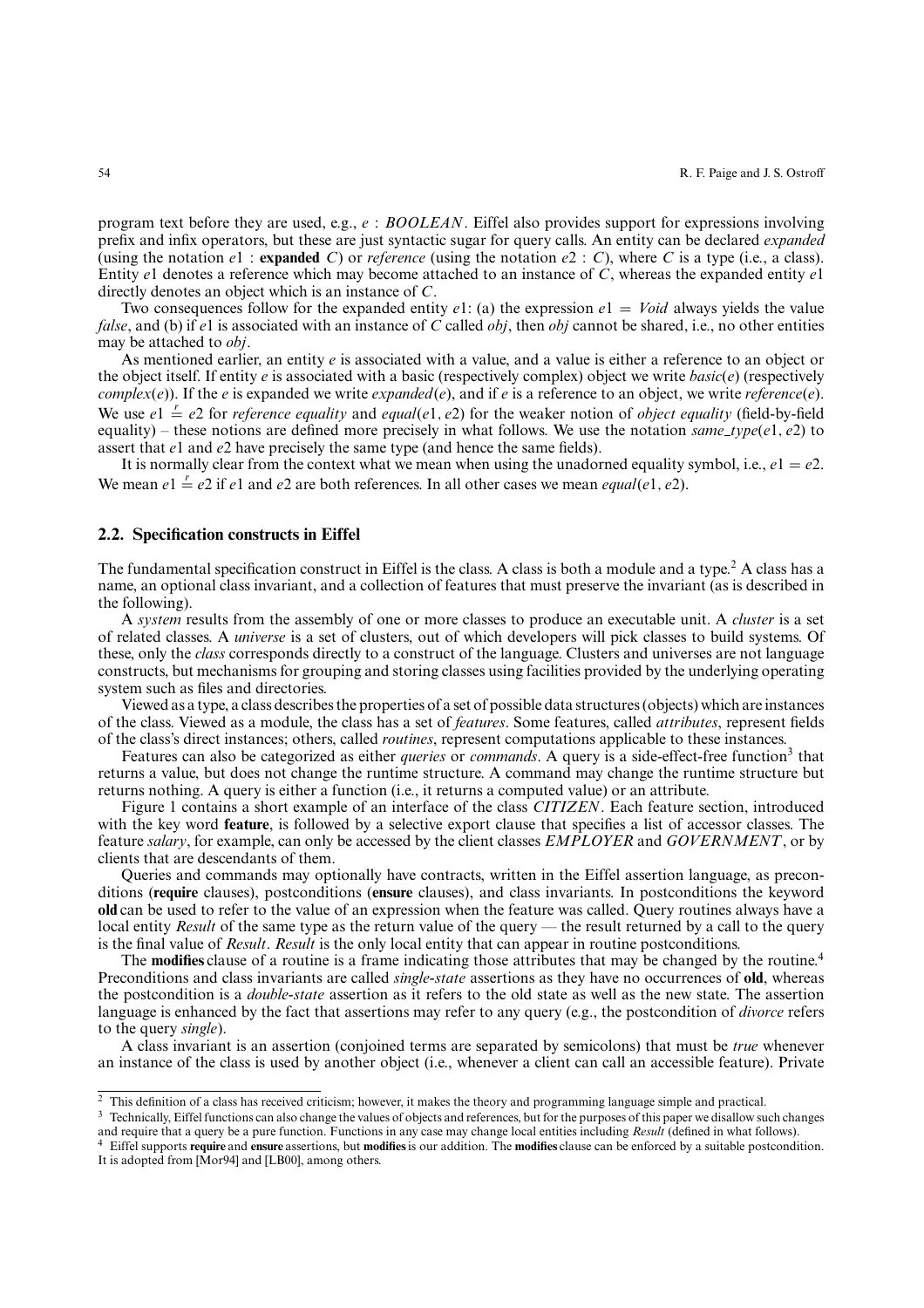```
class CITIZEN
feature {ANY}
      name,sex : STRING
      age : INTEGER
      spouse : CITIZEN
      children, parents : SET[CITIZEN]
      single : BOOLEAN
            ensure Result = (spouse = Void)divorce
            modifiessingle,spouse
            require ¬ single
            ensure single ∧ (old spouse).single
feature {EMPLOYER, GOVERNMENT}
      salary : REAL
invariant
      single_or_married: single \vee pouse \text{.} pouse = Current;number_of_parents: parents.count \leq 2;
      symmetry: ∀ c ∈ children • Current ∈ c.parents
end
```
**Fig. 1.** The class *CITIZEN*

features local to a class may temporarily invalidate the class invariant. In the invariant the symbol *Current* refers to the current object; it corresponds to this in C++ and Java. Clauses in the invariant may be given text labels (see Fig. 1).

The basic mechanism of OO computation is the feature call *target*. $f(x)$  where *target* is an expression and *f* is a feature. The feature may have zero or more arguments. *Current* is always attached to the current object. *Current* thus means 'the target of the current call'. Thus, for the duration of the call *target*.*f* (*x*), *Current* denotes the object attached to *target*.

The Eiffel assertion language allows quantified expressions such as ∀*e* : *T* | *R* • *P* where variable *e* of type *T* is the bound variable, *R* is the domain restriction, and *P* is the predicate part. The 'it holds' operator • is right associative.<sup>5</sup>

In Fig. 1 the class *CITIZEN* has eight queries and one command. The attributes *age*, *salary*, and *single* are basic, and hence by definition expanded; the remaining attributes are references (a non-basic attribute is a reference unless declared **expanded**). The query *single* returns a value of type *BOOLEAN* (but does not change any attributes), while *divorce* is a parameterless command that changes the state of a citizen object (i.e., changes the attributes). The class *SET*[*G*] is a generic predefined class with generic parameter *G* and the usual operators (e.g., ∈, *add*). The class *SET*[*CITIZEN*] thus denotes a set of objects each of type *CITIZEN*.

Short forms of assertions are permitted. For example, consider a query *children* : *SET*[*CITIZEN*]. Then ∀ *c* ∈ *children* • *P* is an abbreviation of ∀ *c* : *SET*[*CITIZEN*] | *c* ∈ *children* • *P*. The last invariant clause of *CITIZEN* (Fig. 1) thus asserts that each child of a citizen has the citizen as one of its parents. The first invariant asserts that if you are a citizen, then you are either single or married to somebody who is married to you. The second invariant asserts that a citizen has no more than two parents.<sup>6</sup>

Eiffel syntactic constructs may be divided into *expressions* (denoting values) and *instructions* (performing computations). In contrast to instructions, expressions denote values (references or objects) determined at runtime, but their evaluations do not change the runtime structure; in other words, expressions, including query calls, do not have side - effects.

As mentioned earlier, an entity is either an attribute, the argument of a feature call, or a local entity of a routine (including the local entity *Result* of a function routine). More complicated expressions are built from entities using queries, e.g.,  $e1. q(e2)$  or  $e1. q1(e2. q2(e3))$ . Entities must be declared in the program text before they

 $\frac{1}{5}$  Our assertion language uses the BON notation for quantifiers; quantifiers over finite domains can be implemented in the current version of the Eiffel compiler using tuples and agents [Mey00].

 $6\text{ If we declared } parents.count = 2, then it would make implementation of the specification difficult, as every parent would (recursively) have$ to be created with references to their parents, leading to a possibly infinite data structure. With the current definition, a parent field can be *Void* indicating that we have not yet specified who the parent is.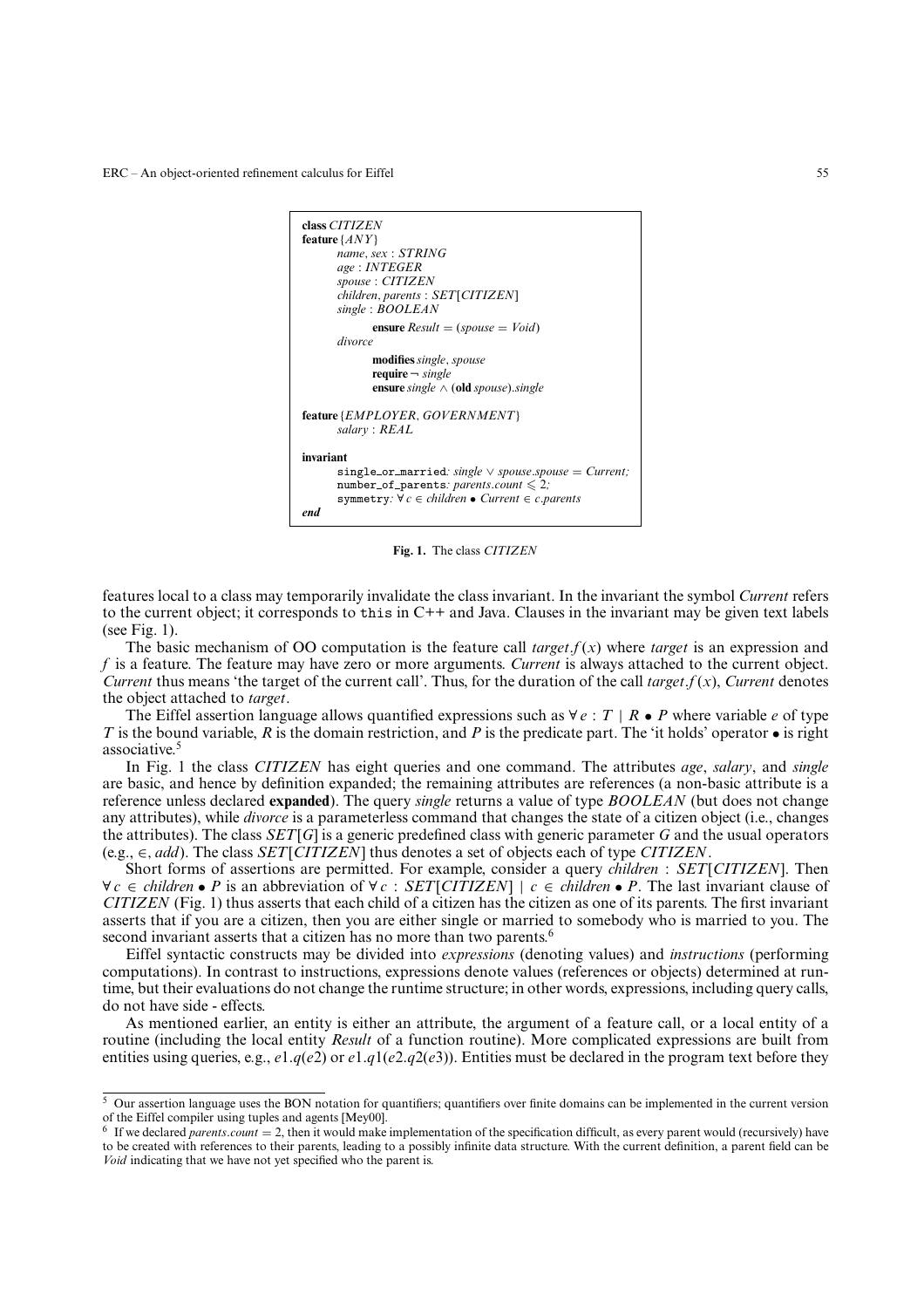| $\epsilon$<br>e.type     | entities (includes attributes a, arguments of routines x, local variables, Current, Result)<br>the static type of the entity e |
|--------------------------|--------------------------------------------------------------------------------------------------------------------------------|
| $e.\mu$                  | the syntactically legal multi-dots associated with $e$ (see sequel)                                                            |
| $\mathcal{C}$            | commands                                                                                                                       |
| q                        | queries                                                                                                                        |
| a                        | attributes                                                                                                                     |
| $\boldsymbol{f}$         | features, <i>i.e.</i> , queries, attributes, and commands                                                                      |
| r                        | routines (computation)                                                                                                         |
| $r.\rho$                 | bunch of reference entities associated with $r$ (see sequel)                                                                   |
| $r.\pi$                  | bunch of entity groups associated with $r$ (see sequel)                                                                        |
| S                        | single-state formulae                                                                                                          |
| D                        | double-state formulae                                                                                                          |
| P, Q                     | predicates including single-and double-state formulae                                                                          |
| $\vee e, \vee P$         | abbreviation for old $e$ and old $P$                                                                                           |
| $\Delta(e1, e2, \ldots)$ | abbreviations for <i>modifies</i> (el. e2, )                                                                                   |
| $\Xi(e1, e2, \ldots)$    | abbreviation for $\mathit{same}(e1, e2, \ldots)$                                                                               |

**Table 1.** Naming conventions for entities and features

**Table 2.** Precedences from highest (level 0) to lowest (level 9)

```
0 +, −, ¬ , pre, old (unary prefix operators), . (feature dot notation)
1 ∗, /
2 +, -, \cap, \cup, etc.
3 relations: =, \frac{r}{r}, \neq, \lt, \lt, etc., as well as \in and and bunch union ('.')
4 \wedge, \vee (logical operators)<br>5 \rightarrow, \leftarrow, \sqsubseteq5 \rightarrow +, \leftarrow, \sqsubseteq<br>
6 \equiv, \neq\equiv, \neq\begin{array}{cc} 7 & \bullet, | \\ 8 & := \end{array}8 := (assignment), \forall, \exists<br>9 \hat{=} (definition): (assert
       \hat{=} (definition); (assertion clause conjunction or sequential composition)
```
are used. Table 1 defines the notation that we use throughout the rest of the paper for describing entities and features. Table 2 defines the precedence of operators in Eiffel.

By default, *e* : *C* is a reference declaration of entity *e* unless *C* is a basic type *INTEGER, REAL, STRING, BOOLEAN, CHARACTER*, in which case it is expanded by default.

BON provides graphical syntax for representing expanded and reference types. In BON, expanded types are called *aggregations*. For example, a class *VEHICLE* might have an attribute *propulsion* defined as *propulsion* : **expanded** *MOTOR*. An engine belongs only to the specified vehicle. An expanded entity faithfully models the fact that a motor is an integral and internal part of a particular vehicle and is not shared with any other vehicle. The aggregation relation between *VEHICLE* and *MOTOR* is shown in Fig. 2.

The BON notation for representing reference types is called an *association*. In the figure the class *VEHICLE* has a reference attribute *owner* with type *ASSET HOLDER*.



**Fig. 2.** BON diagram for aggregations, associations, inheritance, and clusters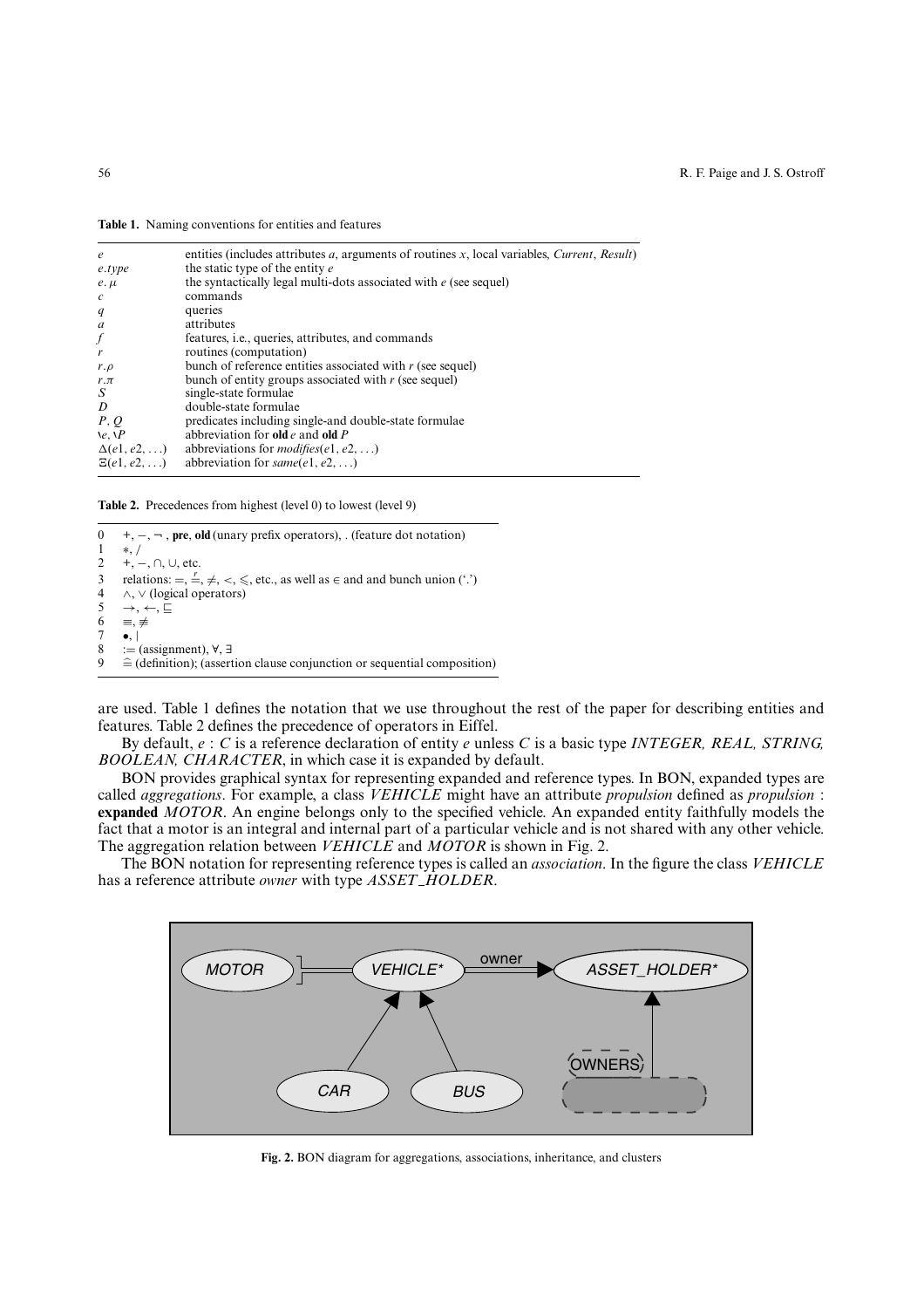| $\texttt{routine}$ ::= |                       | routine_name(expression: $TYPE$ ){: $TYPE$ } is            |
|------------------------|-----------------------|------------------------------------------------------------|
|                        |                       | $\{$ modifies entity_list $\}$                             |
|                        |                       | { require single_state_assertion }                         |
|                        |                       | deferred   body                                            |
|                        |                       | { ensure double_state_assertion }                          |
|                        |                       | end                                                        |
|                        | body ∷=               | {local entity_list} do instruction                         |
| instruction ::=        |                       | skip $ create\ e\   \ e.c(expression)   e := expression  $ |
|                        |                       | instruction; instruction   selection   loop                |
| $selection$ $::=$      |                       | if bool then instruction                                   |
|                        |                       | {elseif bool then instruction.} {else instruction } end    |
| loop                   | $\mathrel{\mathop:}=$ | modifies entity_list                                       |
|                        |                       | from instruction                                           |
|                        |                       | invariant double_state_assertion                           |
|                        |                       | variant integer_expression                                 |
|                        |                       | until bool                                                 |
|                        |                       | loop instruction end                                       |
|                        |                       |                                                            |

**Fig. 3.** Syntax of a routine

A child class can inherit properties from one or more parent classes, thus defining a behavioural subtyping relationship between child and parents. Eiffel supports only strong behavioural subtyping [DL01]. Child classes are always subtypes of parent classes, class invariants may be strengthened by child classes, preconditions of routines may be weakened, and postconditions may be strengthened. The BON notation for representing inheritance is drawn with a single-line arrow. Thus *CAR* and *BUS* inherit from *VEHICLE*. The compressed cluster *OWNERS* contains a number of classes (e.g., *PERSON*, *COMPANY*, etc.) that all inherit from *ASSET OWNER*. All arrows, whether aggregation, association, or inheritance, point in such a way as to show dependencies. Thus *CAR* depends on *VEHICLE*, but not vice versa.

### *2.2.1. Routines*

All features of a class other than attributes are *routines*. The syntax of a routine of a class is shown in Fig. 3. Constructs in curly parentheses are optional, and bool denotes an expression of type *BOOLEAN*. The Eiffel assertion language is used to express preconditions, postconditions, and class and loop invariants of routines. A routine has zero or more parameters (though for conciseness, the grammar in Fig. 3 shows only one parameter).

The behaviour of **create**, the assignment, and procedure call instructions are described more precisely in later sections. A loop in Eiffel is executed as follows: the initialization (the **from** statement) is executed; then the condition *bool* is evaluated, and the loop terminates if it is true; if it is false, the body of the loop is executed, and then the condition is re-evaluated. The invariant, a double-state assertion<sup>7</sup>, must be established by the initialization and must be true when the loop body finishes its execution. The variant must be decreased by each execution of the loop body. A selection statement is executed in the usual way.

All computation is performed either by (a) object creation, (b) attachment and detachment (e.g., via an assignment statement), or (c) by feature calls. A feature call *target*. $f(x1, x2)$ , where *target* is an expression, *f* is a feature name of the appropriate class, and the arguments *x*1, *x*2 are expressions, means apply feature *f* to the object represented by *target* using arguments *x*1 and *x*2. For simplicity, we can assume that *target* is either an entity or a single-dot call. By not considering multi-dot expressions we are simply assuming that *e*1.*e*2.*f* (*x*1, *x*2)

<sup>&</sup>lt;sup>7</sup> In the implemented Eiffel language, invariants are single-state assertions. The use of a double-state assertion allows us to verify more properties without having to use auxiliary variables.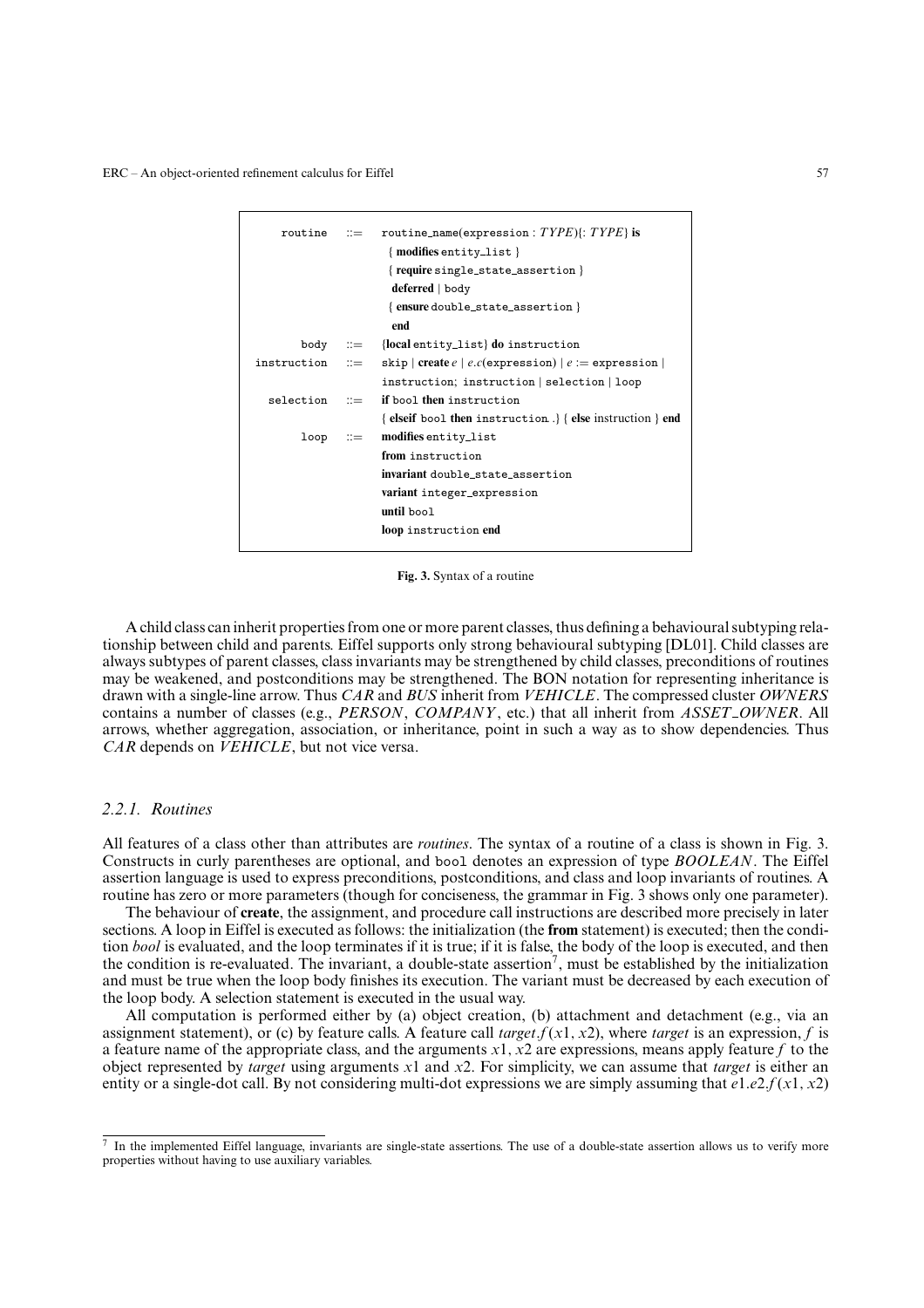is equivalent to the compound code (local *e*3;  $e$ 3 :=  $e$ 1.*e*2;  $e$ 3.*f*(*x*1, *x*2)). If the target is a complex expression, then we can replace *target*.*f* (*x*1, *x*2) by

(**local**  $e : T$ ;  $e := target$ ;  $e.f(x1, x2)$ )

where an appropriate type *T* has been chosen for entity *e*.

In what follows, we link Eiffel *expressions* to values (objects and references), and Eiffel *instructions* to computation via object creation, attachment, and feature call. The informal semantics provided in this section are used to motivate the axiomatic refinement calculus of Eiffel programs and specifications in the next section.

# **3. Fundamentals of the Eiffel Refinement Calculus**

In order to be able to refine Eiffel specifications (consisting of classes with preconditions, postconditions, and invariants) into programs, we need a theory of Eiffel programming. We call our theory the Eiffel Refinement Calculus (ERC). ERC is based on the predicative calculus of Hehner [Heh93]. To Hehner's calculus, we provide a refinement rule for introducing loops. We also add new machinery for introducing Eiffel's OO constructs, such as object creation and feature calls.

#### **3.1. Specifications and programs**

In ERC a *specification* of a feature is expressed as a double-state predicate. The quantities of interest in specifying the behaviour of an Eiffel construct are the poststate  $\sigma$  after the construct's computation terminates (the output), as well as the prestate **old** σ (the input). Given a routine *r* of a class *C*, we let *r*.σ denote the state space of the routine, which includes the attributes of the class containing *r*, the routine arguments, the local entities of the routine, and a conceptual global time variable *t* (note that Eiffel itself does not provide any notion of a global variable, unlike, e.g.,  $\hat{C}$ ++). Thus,  $\sigma$  is a *bunch*<sup>8</sup> of entities  $\sigma \cong e_1, e_2, \ldots, e_n$ , *t*. Correspondingly, **old**  $\sigma =$  **old**  $e1$ , **old**  $e2$ ,..., **old**  $e\eta$ , **old**  $t$ . If  $\bar{\sigma}$  is a sub-bunch of  $\sigma$ , then we define  $\text{same}(\bar{\sigma})$  by  $\text{same}(\bar{\sigma}) \cong (\forall \bar{e} \in$  $\bar{\sigma} \bullet \hat{e} = \text{old } \hat{e}$ ). Provided  $t \notin \bar{\sigma}$ , then we define *modifies*( $\bar{\sigma}$ )  $\hat{e} = (\forall \hat{e} \in \sigma - (\bar{\sigma}, t) \bullet \hat{e} = \text{old } \hat{e})$ . We use the following abbreviations: *Le* for **old**  $e$ ,  $\Xi(e)$  for *same*( $e$ ), and  $\Delta(e)$  for *modifies*( $e$ ). We note that

$$
\Delta(\bar{\sigma}) \to \Xi(\sigma - \bar{\sigma}, t) \tag{1}
$$

Hence,  $\Delta(e1, e2)$  asserts that the entities *e*1, *e2*, and *t* may all change, while all other entities in  $\sigma$  remain the same.

Note that if entity *e*1 appears in a frame, and *e*1 is a reference variable, then the reference may change, but attributes of the attached object cannot change. Thus it would be illegal to have *e*1 in the frame of a specification with a postcondition that changes *e*1.*a*, for example. If a specifier explicitly wants to change *e*1.*a* in a postcondition then *e*1.*a* must be stated in the **modifies** clause. Similarly, supposing that *A* is an array of integers, *A* appearing in a frame indicates that the reference of *A* may change, not the elements.<sup>9</sup> Finally, *Result* appears in the **modifies** clause of all queries, since it can be used like any other local entity (and may be assigned to repeatedly in the course of execution of the body of the query).

A specification of a program construct (e.g., an assignment statement or feature call) should identify the set of computations that the construct can execute. A computation is described by a given prestate and a computed poststate that makes the specification true. Thus, suppose the routine *r* has a precondition *r*.*pre* (a single-state predicate with free variables in σ) identifying the prestates, and a postcondition *r*.*post* (a double-state predicate with free variables in  $\sigma$  and  $\sigma$ ) indicating the computed poststates, then we define the specification *r*.*spec* of the routine as follows:

$$
r\text{.spec} \widehat{=} \mathcal{N}(r\text{.pre}) \to r\text{.post} \land \text{time} \tag{2}
$$

$$
time \hat{=} t \geq \forall t \land (\forall t < \infty \to t < \infty) \tag{3}
$$

<sup>&</sup>lt;sup>8</sup> The notion of a bunch is taken from [Heh93]. A set *s*, e.g.,  $s = \{e1, e2, e2\}$  is a collection of entities in a package. A bunch is the contents of a set without the package. Thus the bunch *b* corresponding to the set *s* is *e*1, *e*2, *e*3. The symbol ∼ is used to obtain the contents of a set; thus  $\sim s = b = e1, e2, e3$ . The standard operations of set theory are used for bunches, e.g., given a bunch  $b2 = e4, e5$ , then  $b\cup b2 = e1, e2, e3, e4, e5$ – we also write this union as '*b*, *b*2' — and *e*5 ∈ *b*2 expresses the fact that bunch *b*2 contains *e*5.

<sup>&</sup>lt;sup>9</sup> Array elements in Eiffel are accessed via the call to the function *item*(*i*), and thus cannot appear in frames since the elements are not attributes.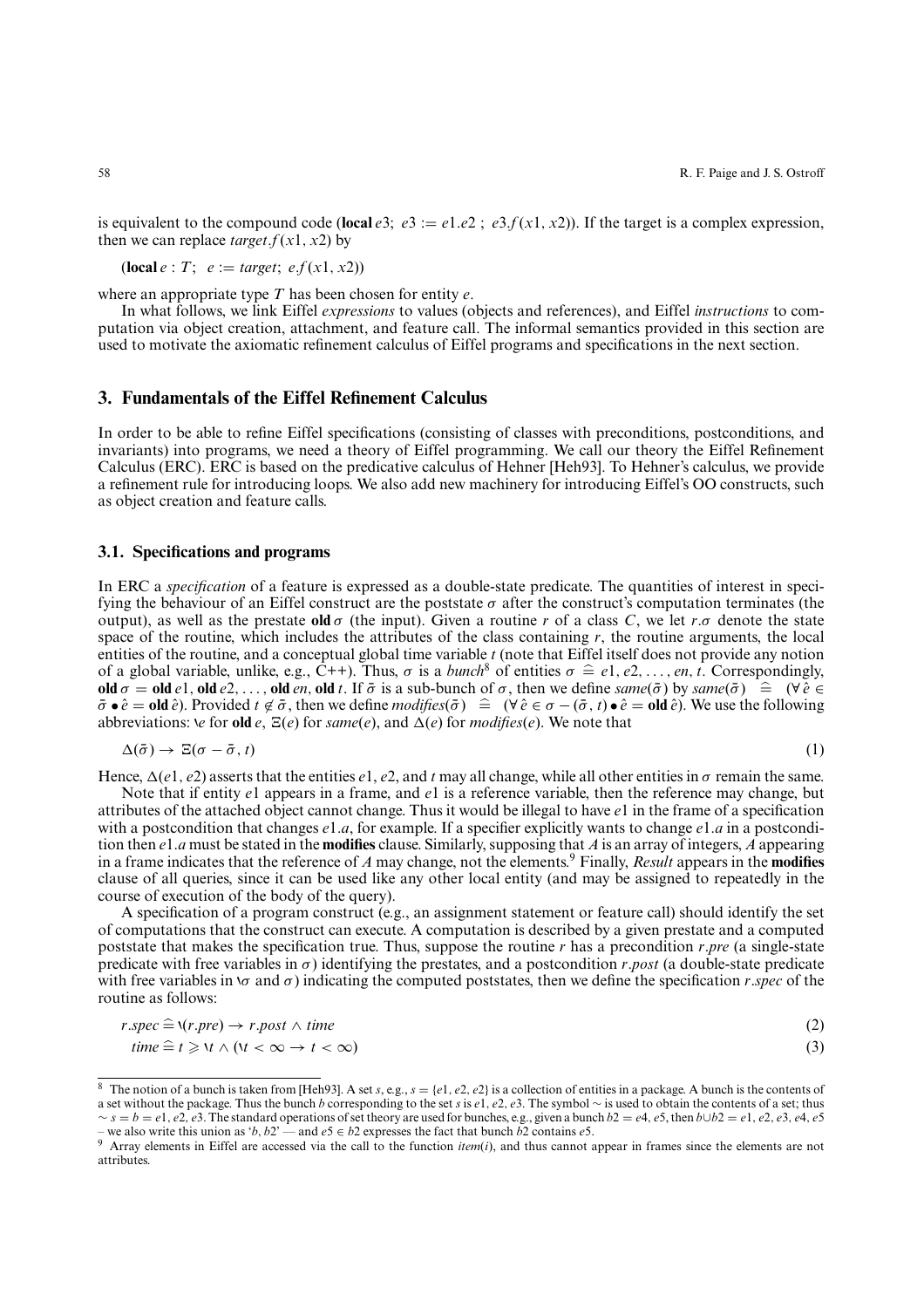where *t* is a conceptual global clock representing time, and  $t \in \sigma$ ; by default, *t* appears in the frame of every specification. Operator precedences were given in Table 2. Various ontologies of time can be used (e.g., recursive time, real time [Heh93]) but for our purposes we simply require that each program construct terminates in finite time (provided it starts at a non-infinite time).

Specification *r*.*spec* states that if the routine precondition is satisfied in the prestate of a computation, then the routine's execution terminates in finite time with the postcondition true in the poststate. If the precondition is not satisfied in the prestate, then any behaviour is permitted. A subset of programs in Eiffel can be described in ERC as follows (we omit the OO constructs, which are covered in Section 4):

$$
\text{skip} \hat{=} e1 = \text{ve1} \land e2 = \text{ve2} \land \dots \land en = \text{ven} \land \text{time}
$$
\n
$$
e1 := \exp \hat{=} \text{ defined}(\text{exp}) \rightarrow e1 = \text{exp} \land \Delta(e1) \land \text{time}
$$
\n
$$
\text{if } b \text{ then } P \text{ else } Q \text{ end } \hat{=} \text{ defined}(\text{bb}) \rightarrow (\text{bb} \rightarrow P) \land (\neg \text{bb} \rightarrow Q)
$$
\n
$$
P; Q \hat{=} \exists \hat{\sigma} \bullet P[\sigma := \hat{\sigma}] \land Q[\text{for} := \hat{\sigma}]
$$
\n
$$
(\text{local } e : T; P) \hat{=} (\exists e, \text{ve} : T \bullet P) \quad \text{check } S \text{ end } \hat{=} S \rightarrow \text{skip} \tag{4}
$$

where*P* and *Q* can themselves be specifications or programs; we can mix programs and specifications because they are both described by predicates. The predicate *defined*(*exp*) describes the conditions under which the expression *exp* can be evaluated (so, for example, *defined*( $e1 \div e2$ )  $\cong e2 \neq 0$ ). The notation  $P[e := exp]$  means safely replace every free occurrence of variable *e* in predicate *P* by the expression *exp*. A full range of program constructs is defined in [Heh93]. The semantics of assignment defined in (4) only covers the case where both the entity *e*1 and the expression *exp* are **expanded**. In the following, we develop special machinery for Eiffel reference assignments. Note that for the local variable declaration, it is necessary to quantify over both pre- and poststate because specification *P* may refer to both.

It is tedious to always write out the entities that do not change in a specification, so we use the Morgan specification statement [Mor94] for writing specifications, and take advantage of its notation for writing frames. However, we define the meaning of specification statements using timed predicates (rather than weakest preconditions). The notation

$$
e: \langle S, D \rangle \cong \langle S \rangle \rightarrow D \wedge \text{time} \wedge \Delta(e)
$$

denotes a specification<sup>10</sup> for which *e* is the frame (the bunch of entities that may change between the prestate and poststate), *S* is the precondition, and *D* is the postcondition. An equivalent (Larch-like) syntax for writing specifications which cannot be written conveniently on one line is:

**modifies** *e* **require** *S* **ensure** *D*

Note that the variable *e* in the frame means that it *may* change, not that it must change. Using the specification syntax, we can describe the program constructs in (4) more concisely. For example, the expanded assignment statement  $e_1 := exp$  can be written as  $e_1, t : \{ defined(exp), e_1 = \exp \}$ . Many useful laws of programming can be derived from the definitions of programs in (4). For example, it is straightforward to provide a proof using the relevant predicative definitions for the following:

$$
defined(\forall b) \rightarrow (\text{if } b \text{ then } P \text{ else } P \text{ end } \equiv P)
$$
 (5)

$$
[D_1 \to S_2] \to ((D_1 \land \text{time} \; ; \; \text{V}_2 \to D_2 \land \text{time}) \equiv (D_1 \; ; \; D_2) \land \text{time}) \tag{6}
$$

$$
D_1 \wedge \text{ time}; \ D_2 \wedge \text{ time} \equiv (D_1; \ D_2) \wedge \text{ time} \tag{7}
$$

$$
[D_1 \to D] \to (D_1; D_2) \to (D; D_2) \tag{8}
$$

where  $D_1$ ,  $D_2$  are double-state assertions,  $S_2$  is a single-state assertion in  $\sigma$ , and

 $[D(\forall \sigma, \sigma)] \triangleq \forall \forall \sigma, \sigma \bullet D(\forall \sigma, \sigma)$ 

The *time sequencing* rules ((6) and (7)) assert that we can ignore the embedded *time* components (under the stated assumption, where necessary), provided that the execution of each construct in the sequence itself terminates in finite time.

<sup>&</sup>lt;sup>10</sup> Morgan's syntax is actually *e* : [*S*, *D*], but we use the square brackets for substitution and double-state quantification.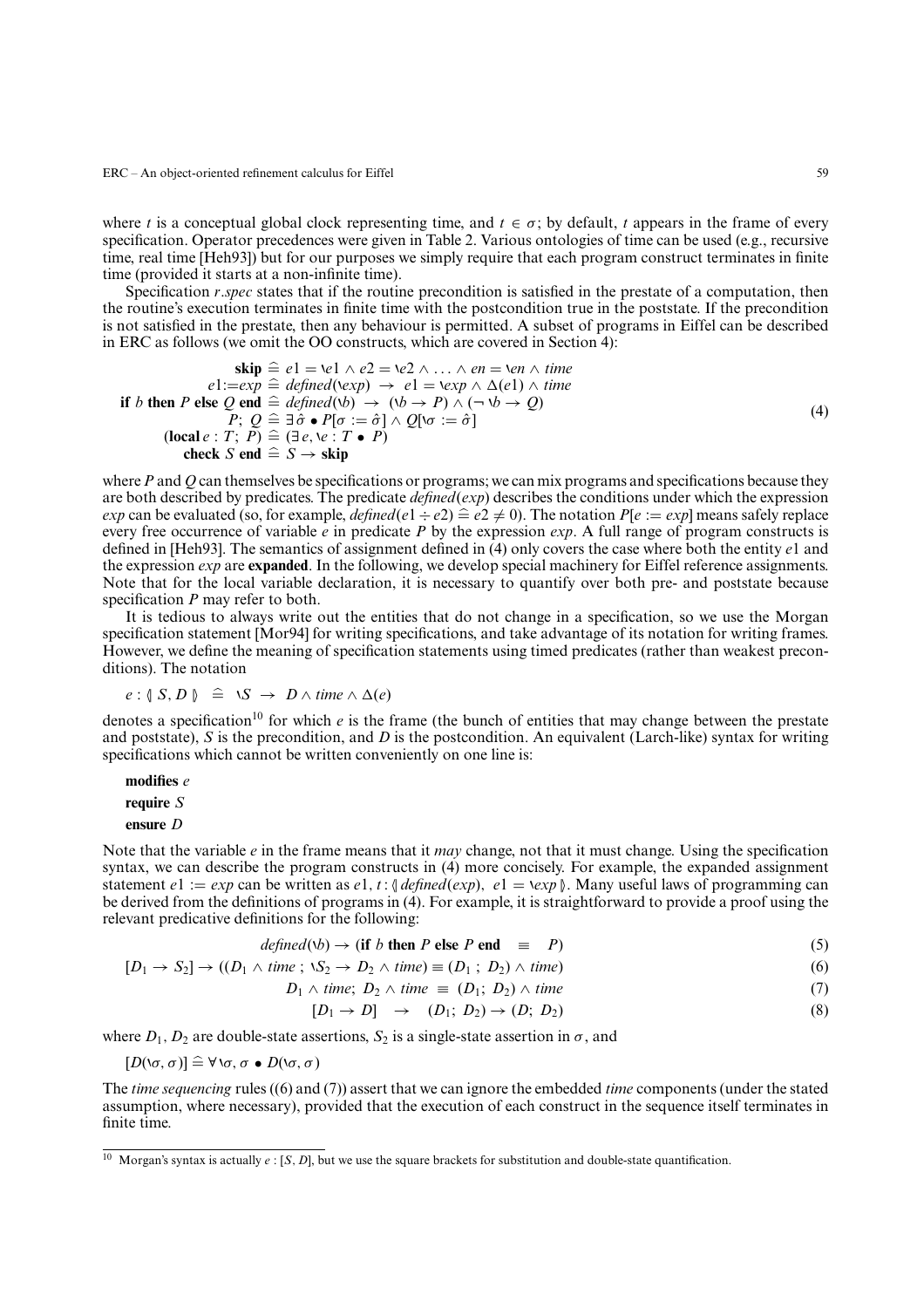The *simple substitution rule* is derived from the assignment definition and sequencing (4) and is similar to a corresponding rule in [Heh93]. It is particularly useful in simplifying long sequences of assignments.

**Rule 3.1 (Simple Substitution).** For any expanded entity *e*1 not in bunch *e*, and expression *exp* whose type conforms to *e*1,

 $e1 := exp; e: \{ S, D \} = e, e1: \{ S[e1 := exp], (D \wedge e1 = \text{Re1})[\text{Re1} := \text{Im1} \}$ 

An ERC specification *spec* can, in general, be any predicate with free variables in  $\sigma$  and  $\sigma$ . The specification *false* describes no computations, while *true* describes arbitrary behaviour, including non-terminating computations. In order to know if it is feasible to refine a specification to an executable program, we need to know when a specification is implementable.

$$
spec \text{ is implementable } \hat{=} \forall \forall \sigma \bullet (\exists \sigma \bullet spec \land t \geq \forall t)
$$
\n(9)

The definition asserts that (a) every prestate of an implementable specification must have at least one corresponding poststate, and (b) time cannot decrease between the input and the output. For example, the specification  $Q \triangleq x = 2 \wedge t < \infty$  is unimplementable, because  $Q \wedge t \geq 0$  is unsatisfiable for an initial value of  $v = \infty$ .<sup>11</sup> By contrast, given a prestate in which  $t = \infty$ , the *skip*-like program  $e = \lambda e \wedge \text{time}$  does have a corresponding poststate (namely  $t = \infty$ ).

## **3.2. Refinement**

A specification *spec* is refined by an implementation *impl* if all the observations represented by *impl* are also observations of *spec*. We write this as *spec*  $\sqsubset$  *impl*. Our treatment of specifications as predicates leads to a very simple definition of refinement:

$$
spec \sqsubseteq impl \quad \widehat{=} \quad (\forall \forall \sigma, \sigma \bullet impl \rightarrow spec) \tag{10}
$$

#### **3.3. Reuse of rules and loops in ERC**

Given a specification  $e: \{S, D\}$ , we would like to know under what condition we can write  $e: \{S, D\} \subseteq Loop$ , where *Loop* is an Eiffel loop. Although there is a loop structure in [Heh93], the semantics is given in terms of least fixed points. An alternative rule in [Heh93] unfolds loops using recursive calls (and this is actually the recommended technique used for producing looping computations). We desire a refinement rule stated in terms of a variant and invariant of the loop, which is the way it appears in Eiffel. Morgan [Mor94] provides a loop refinement rule in terms of a single-state invariant whereas we want the convenience of being able to use a double-state invariant (since it allows us to include frame conditions in invariants, and it makes it easier to show that a loop establishes a double-state postcondition). Z has such a loop refinement rule [Wor94], and we thus reuse the Z rule in this work. However, we must first justify the fact that we can use Z refinement rules in ERC.

In the discussion below, we restrict our attention to feasible specifications and refinement rules. ERC can express *abort* (the set of all non-terminating computions in ERC is described by  $t = \infty$  and its refinements), and a *miracle* (the set of no computations) is described in ERC by *false*. The miraculous Morgan specification statement  $e : \langle \text{true}, \text{false} \rangle$  cannot be expressed in Z; nor can the set of all non-terminating computations. Thus, when converting between ERC, Z, and Morgan, we ban infeasible specifications (i.e., *abort* and *miracle*).

As mentioned earlier, a specification statement can be translated into a timed predicate as follows (assuming that semantically equivalent expressions and operators can be translated appropriately):

$$
e1, t: \langle S, D \rangle \quad \widehat{=} \quad \ \ \backslash S \rightarrow D \land \Delta(e1) \land \ \ time \tag{11}
$$

Consider a Z schema specification, with predicate *P* (this predicate is just the conjunction of the type declarations, precondition, and postcondition of the Z schema). The precondition *P*.*pre* of a Z predicate *P* is defined as *P.pre*  $\cong$  (∃ $\sigma'$  • *P*), where  $\sigma'$  denotes the poststate. Thus, the Z schema can also be thought of as specified by a pair (*P*.*pre*,*P*). We can translate any Z predicate *P* into ERC notation by prefixing the unprimed entities by **old** or  $\lambda$ , and by removing the primes from all primed entities.

<sup>&</sup>lt;sup>11</sup> Infinite starting times are possible, e.g., in the pathological program 'infiniteloop;  $Q$ ', the program  $Q$  would start at time  $t = \infty$ .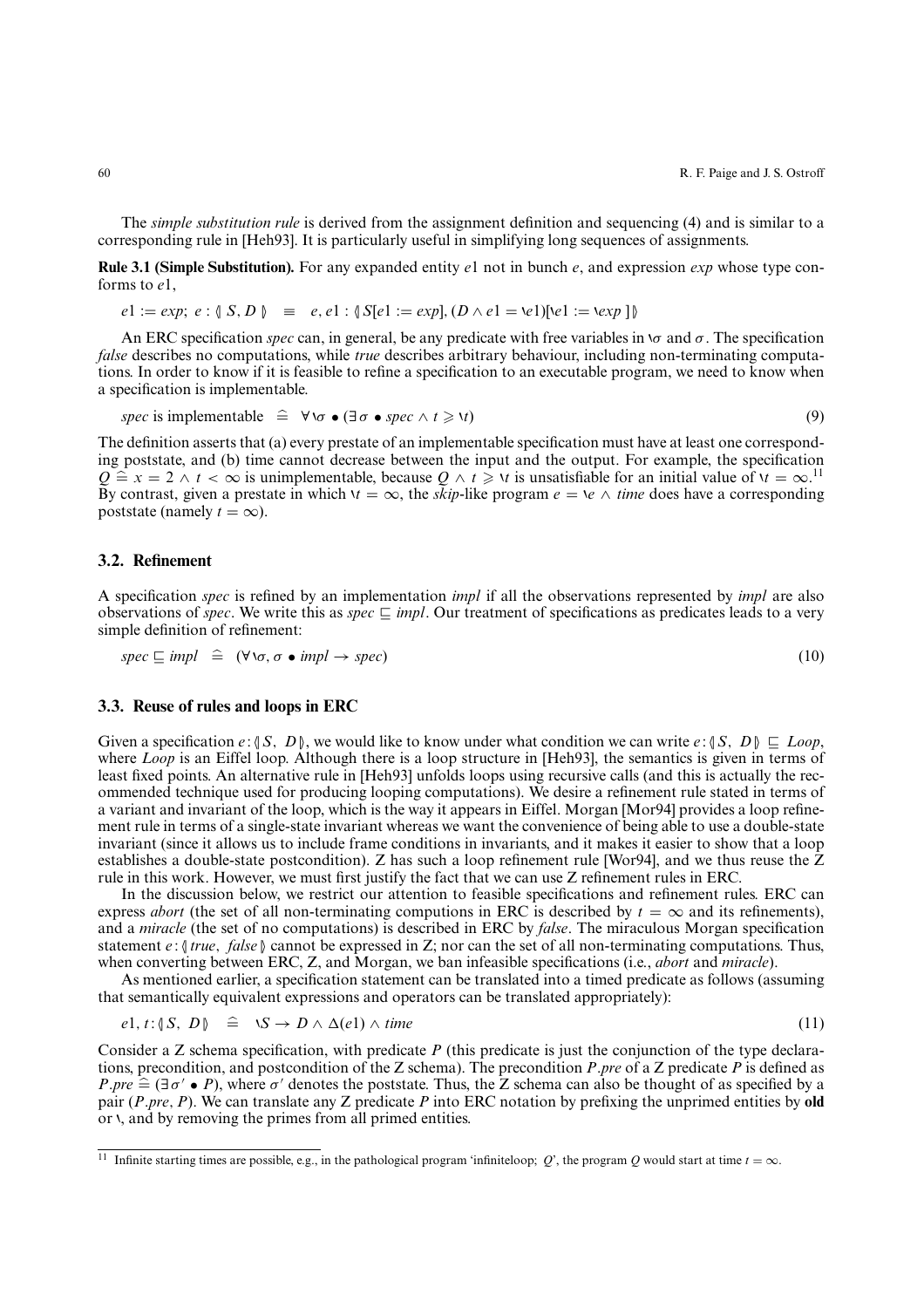Given two Z schemas with predicates  $P_1$  and  $P_2$ , respectively, then refinement, under the above mentioned syntax translation, is [Wor94]

$$
P_1 \sqsubseteq_z P_2 \cong (\forall \forall \sigma, \sigma \bullet P_1 \text{.pre} \to P_2 \text{.pre} \land (P_2 \to P_1))
$$
\n
$$
(12)
$$

whereas the ERC version of refinement (10) was expressed as

$$
P_1 \sqsubseteq P_2 \cong (\forall \forall \sigma, \sigma \bullet (P_2 \cdot pre \rightarrow P_2) \rightarrow (P_1 \cdot pre \rightarrow P_1))
$$
\n
$$
(13)
$$

Since (12) entails (13), we have the following theorem:

**Theorem 1 (Refinement Rule Reuse).** Given two Z specifications expressed (under syntax translation) as specification statements  $e: \{S_1, D_1\}$  and  $e: \{S_2, D_2\}$ , it follows that

$$
e: \langle S_1, D_1 \rangle \subseteq_z e: \langle S_2, D_2 \rangle \rightarrow e: \langle S_1, D_1 \rangle \subseteq e: \langle S_2, D_2 \rangle
$$

Since refinement in Morgan's calculus is equivalent to (13) [LM99], it follows that any refinement rule for feasible specifications from [Mor94] and [Wor94] will also work in ERC. For example, we can reuse the frame change and local variable introduction rules (Rule 3.2) from [Mor94].

#### **Rule 3.2 (Morgan Refinement Rules).**

**(a) Frame Change Rule:** Let *e*1 and *e*2 be disjoint bunches of variables. Then

$$
e1: \langle S, D \rangle \equiv e1, e2: \langle S, D \wedge e2 = e2 \rangle
$$

**(b) Local variable introduction:** Let *x* be a fresh variable. Then

 $e: \{S, D\} \subseteq \text{local } x: T; e, x: \{S, D\}$ 

We now consider loops. Before we present the refinement rule, we introduce some notation, allowing us to talk about the intermediate states that arise during a loop computation. We annotate specifications with primes (e.g., *Q* ) to indicate systematic addition of primes to *free variable names* used within the specification. A prime applied to an **old** expression (or backprimed expression) removes the **old** keyword (or backprimes). Here is an example.

$$
(x = y \land y = x(x + y))' = (x' = y) \land (y' = (x + y))
$$

We can now state the refinement rule for loops; it is shown in Rule 3.3. The rule is a reformulation of the corresponding Z rule [Wor94, p. 218], and relies on Theorem 1.

The invariant *I* in Rule 3.3 is a relation between two points in the execution of the loop — the first point is before the loop execution begins (at which point the state is denoted by  $\sigma$ ) and the second point is when the 'until' exit test is made (and the state is  $\sigma$ ). The invariant must always hold true when the 'until' test is made at the exit point.

The loop first executes the initialization instruction *Init*. The first 'provided that' clause is a safety condition that says that any circumstances acceptable to the specification (precondition *S*) must also be acceptable to the initialization (precondition *Sinit*).

**Rule 3.3 (Initialized Loop Rule).** Suppose we have an Eiffel loop as follows:

| Loop             | ::= <b>modifies</b> $e$ |
|------------------|-------------------------|
| from <i>Init</i> |                         |
| invariant I      |                         |
| variant v        |                         |
| until b          |                         |
| loop             |                         |
| Body             |                         |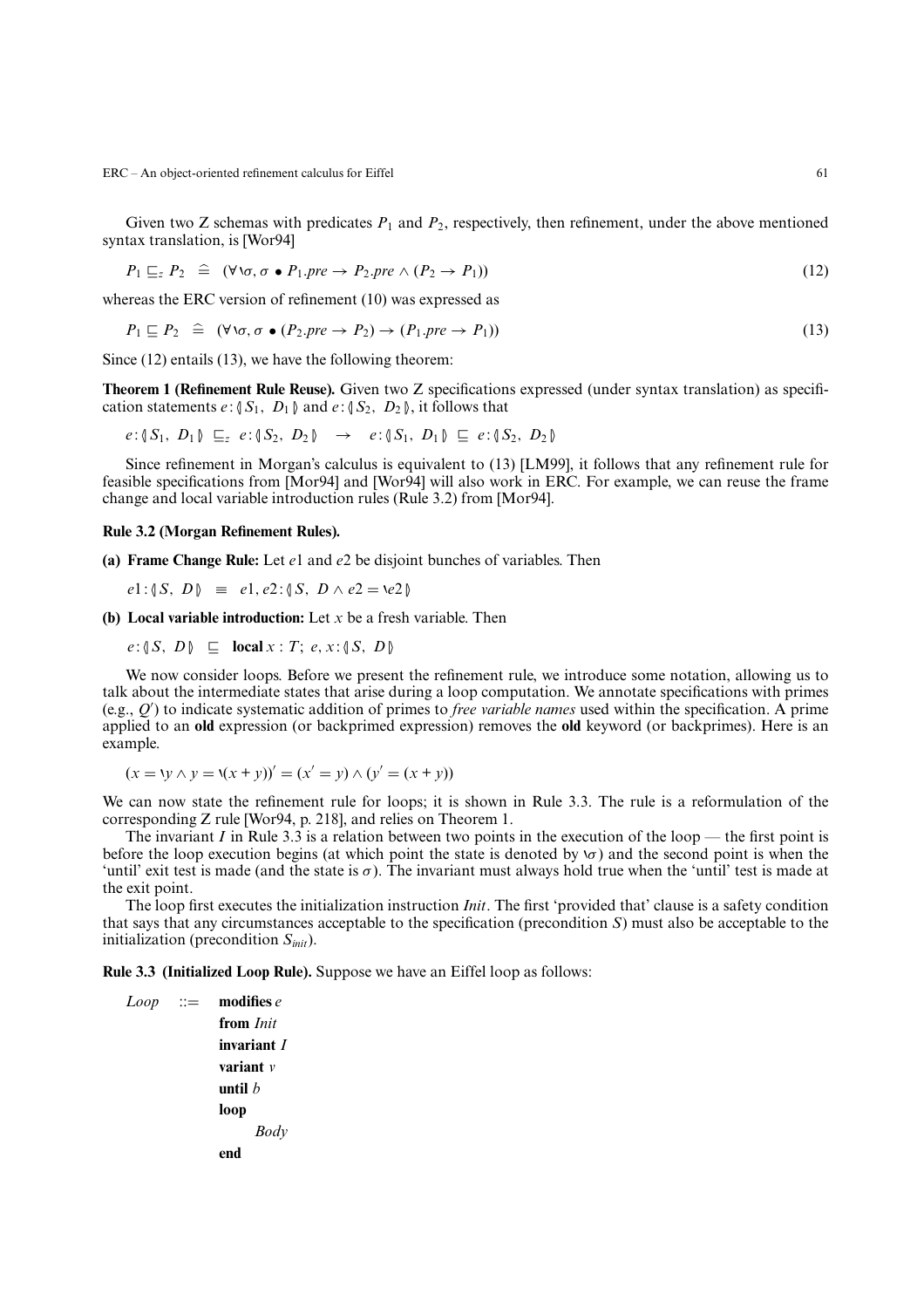where *Init* is  $e, t : \{ S_{init}, D_{init} \}$ , *Body* is  $e, t : \{ S_{body}, D_{body} \}$ , *b* is a boolean expression, *I* is a double-state loop invariant, and integer expression *v* is the loop variant. Let  $\bar{\sigma} = \sigma - e$ , *t*. Then, given a specification *e*, *t*:  $\int S$ , *D* $\bar{b}$ , it follows that

$$
e, t: \{S, D\} \subseteq Loop
$$

provided that

$$
S \rightarrow S_{init}
$$
\n
$$
\begin{array}{rcl}\n S & \rightarrow & S_{init} \\
 \downarrow S \land D_{init} \land same(\bar{\sigma}) & \rightarrow & I \\
 \downarrow S \land I \land b & \rightarrow & D \\
 \downarrow S \land I \land same(\bar{\sigma}) & \rightarrow & defined(b) \\
 \downarrow S \land I \land \neg b \land same(\bar{\sigma}) & \rightarrow & S_{body} \\
 \downarrow S \land I \land \neg b \land (D_{body} \land same(\bar{\sigma}))' & \rightarrow & I[-:=-'] \\
 \downarrow S \land I \land \neg b \land same(\bar{\sigma}) & \rightarrow & v \geq 0 \\
 \downarrow S \land I \land \neg b \land (D_{body} \land same(\bar{\sigma}))' & \rightarrow & v' < v\n \end{array}
$$

The notation  $I[\ ]\ :=\ ]$  means 'textually substitute primed versions of free variables for unprimed versions (and do not change the **old** variables)'.

The second clause in the loop rule says that the initialization must establish the invariant. The third states that the specification precondition *S* and the invariant must define *b*.

The fourth clause says that on exit (i.e., *b* true) the invariant must establish the required specification postcondition *D*.

The fifth clause asserts that the body is only executed when it is safe to do so (i.e., when its precondition *Sbody* holds). The sixth clause is a three-state formula. We assume that the invariant holds between the starting state  $\sigma$  and the exit test state  $\sigma$ . If under these conditions the body is executed taking us to a new state  $\sigma'$ , then the invariant must continue to hold between  $\sigma$  and the new state  $\sigma'$ .

The final two clauses assert that the variant must never be less than zero, and that every execution of the body must decrease the variant. If the last two clauses hold, then the loop terminates in finite time and hence the *time* condition (3) of the loop is satisfied.

The infrastructure provided with Hehner's calculus is sufficient for proving termination of recursive calls. In the case of cyclical calls (e.g., where routine *a* in class *A* calls routine *b* in class *B*, which then calls routine *a* in class *A*) it may not be possible to determine statically whether a chain of calls terminates, but the refinement laws of Hehner's calculus – particularly those for refinement in place – will be of use here.

For loop termination we can use the loop rule. For other constructs, we can ignore *time* in our derivations involving sequential computations by appealing to (7), provided we know that that cyclic calls are not involved. Where we do not know that this is the case, the full timed version of sequential calls must be invoked. The examples in what follows do not involve the cyclic case; hence, except for the loop construct we can usually ignore the time component.

#### **4. Refinement rules for feature calls**

The preceding sections laid the groundwork for the Eiffel refinement calculus including refinement rules for introducing typical imperative constructs, such as assignments and loops. These rules, while adequate for the refinement of specifications to imperative programs, are inadequate in an OO setting. In OO programs there are two fundamental instructions – command and query calls – which are introduced to effect changes in or test the state of objects. Techniques are therefore needed to introduce calls. In this section we provide refinement rules for feature calls. To accomplish this, we first define a theory of Eiffel reference types, and build the rules on this theory.

It is possible to define refinement rules for introducing command and query calls by reverting to an imperative setting, and using functions. A call  $e.r$  would be transformed to a call  $r(e)$ , and refinement could proceed using rules and techniques that appear in imperative refinement calculi. We desire to carry out refinement in a purely OO style, so that no further translation is needed to produce OO program, and so as to maintain the level of abstraction provided by OO technology.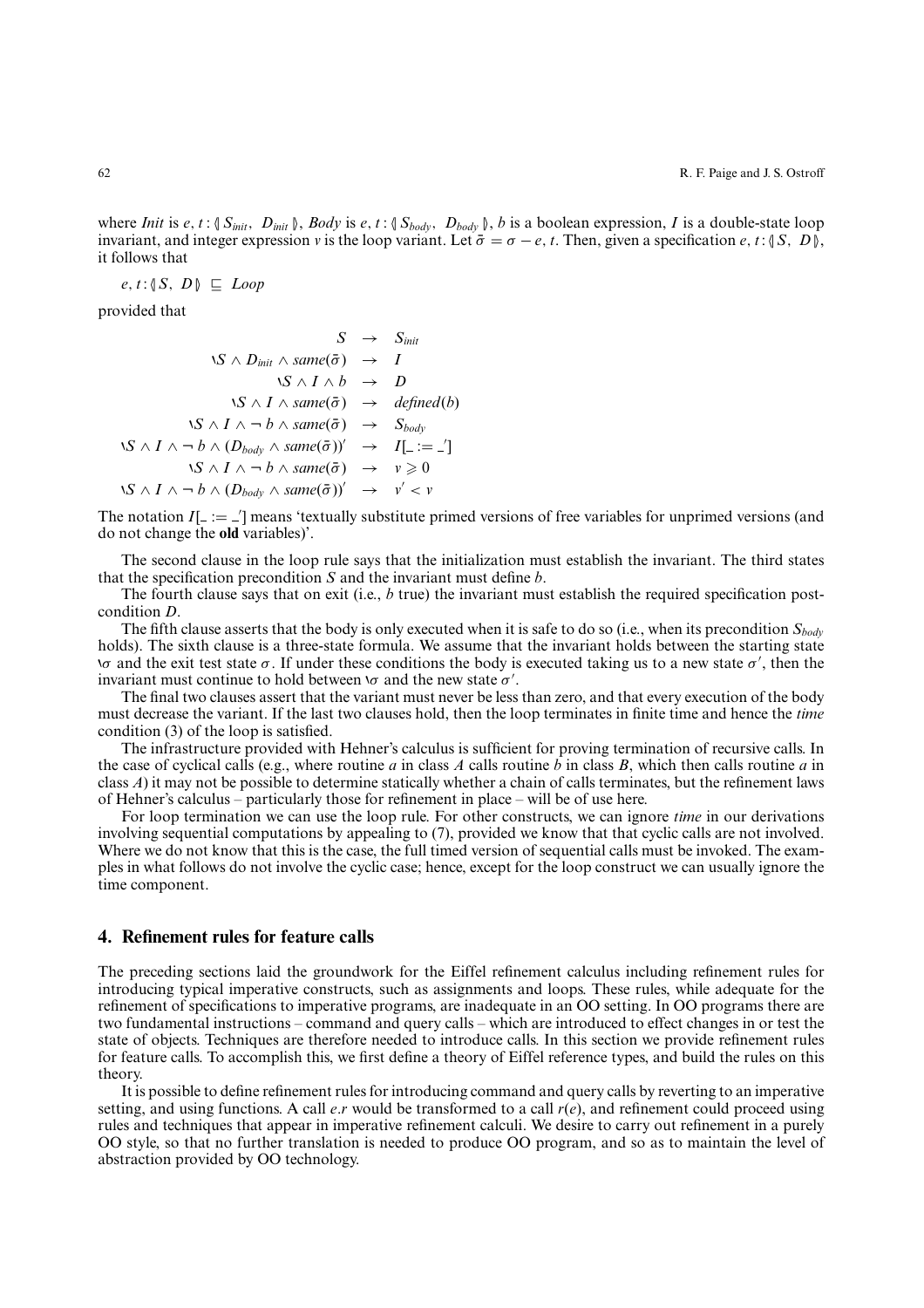

**Fig. 4.** BON diagram with feature notation

We commence the presentation of the rules with some notation and syntax. The rules and our theory of reference types are given in terms of the BON class diagrams shown in Fig. 4. *TYPE* in Fig. 4 represents an arbitrary type: the type of argument *x*1 may differ from *x*2 (and these in turn may be different from attributes *a* and *a*5).

Let *C*.*inv* denote the invariant of class *C*, and given routine *r*, let *r*.*modifies* denote the bunch of variables in the **modifies** clause of the routine, and let *r*.*rqr* and *r*.*ens* denote the **require** and **ensure** clauses, respectively. Then the full pre- and postconditions for each routine<sup>12</sup> are defined as follows:

$$
r.\textit{pre} \,\,\hat{=} \,\, r.\textit{rqr} \,\wedge \, C.\textit{inv} \tag{14}
$$

$$
r\text{.post} \,\,\widehat{=}\,\,r\text{.ens}\,\,\wedge\,\,C\text{.inv}\,\wedge\,\,r\text{.modifies}\tag{15}
$$

where *r*.*modifies* is the **modifies** clause of routine *r*. The routine specification *r*.*spec* defined in (2) uses the above definitions.

The state space  $\sigma$  in the context of routine *r* of the class *CLIENT* will include time *t*, attributes *a*1, *a*2, *a*3, *a*4 of the class *CLIENT* once they are created, local entities of the routine (including *Result* if the routine is a query), and any further dotted or multi-dot entities (such as *a*1.*a* and *a*1.*a*5) already in existence or brought into existence by feature calls within the body of *r*. If the class *TYPE* has attributes *a*6 and *a*7, then we can have multi-dot accesses, such as *a*1.*a*.*a*6 and *a*1.*a*.*a*7, appearing in contracts; this set of multi-dot feature accesses is of arbitrary size. We let  $a_1, \mu$  denote the bunch of legal multi-dot suffixes *m* so that  $a_1$  *m* is legal, e.g.,  $a_1, \mu = a$ ,  $a_2, a_3, a_4, a_5, \ldots$ etc. In general, given an entity  $e1$ , we let  $e1$ .  $\mu$  denote the bunch of syntactically legal multi-dot suffixes [Mey92] associated with entity *e*1.

The declaration *e* : *C* merely declares the static type of entity *e*, but does not cause an object to be created at runtime [Mey97, p. 235]. The **create** *e* instruction in a routine creates a new instance of *C*, initializes each field to a default value (e.g., *BOOLEAN* to *false*, a reference to *Void*), attaches *e* to the instance, and calls the creation feature if there is one for that class. The creation feature must ensure that the instance satisfies the class invariant if the default values do not suffice.

# **4.1. Entity groups for reference types**

Reference types are critical for any theory of OO programming. Our theory of reference types, based on so-called *entity groups*, is used by assignment statements, by **create** statements, and also by feature calls.

To model reference types, we could declare a memory store relation *memory* : *entity*  $\leftrightarrow$  *object*, to keep track of entities and their attachments. Commands like *store* and *select* could be used to update and access memory. Approximately this approach is taken in the LOOP project [BJ01] for reasoning about Java programs in PVS and Isabelle. However, we prefer not to model memory explicitly, as it can lead to lengthy expressions (involving storage arrays and sequences of element overridings) in refinement, although an automated tool could help hide

<sup>&</sup>lt;sup>12</sup> Except for *creation* routines, which are called when an object is created and attached to an entity. For such routines *r*, the invariant *C*.*inv* need not be true to start with, and as such *r*.*pre*  $\cong$  *r.rqr*  $\wedge$  *default*(*e*).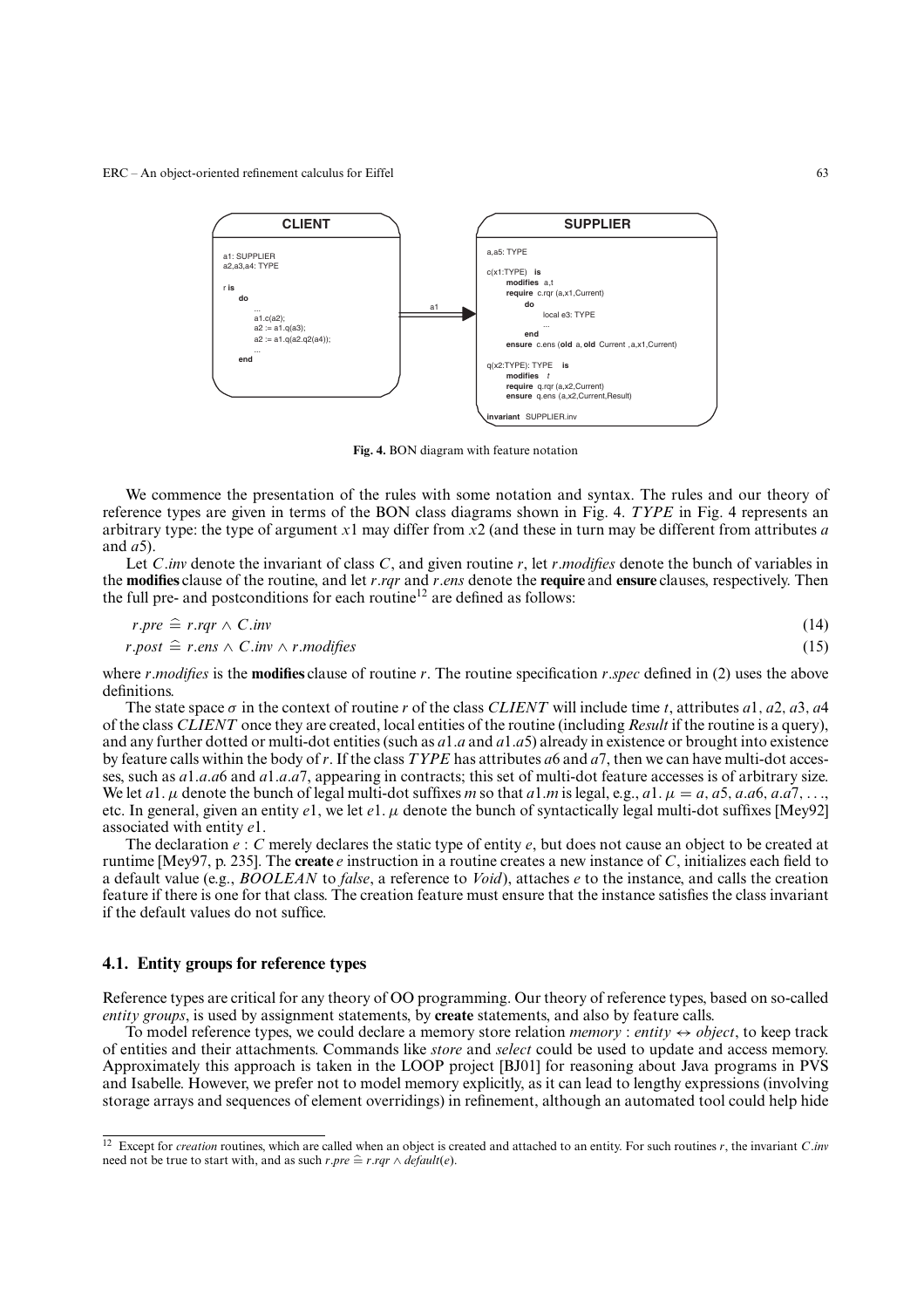```
class C1 feature {ANY}
     a, b : INTEGER
     c(x : INTEGER) is
          modifies a
           ensure a = xend
class C feature {ANY}
     e1, e2, e3 : C1
     r is
           modifies e1, e2, e3
           do
                create e1;
                create e3;
                e2 := e1;e1.c(1);
                e1 := e3;
                e3.c(3);
           ensure e1.a = 3 = e3.a \land e2.a = 1end
end
```
**Fig. 5.** Aliasing and feature calls for references

some of the complexity. Consequently, we introduce below an approach based on entity groups, which does not explicitly model main memory, and which, in our experience, leads to simpler expressions when used in refinement. Consider a reference declaration  $e : C$ . On declaration,  $e$  refers to no object, i.e.,  $e = Void$ . Objects may be

attached to *e* in one of three ways:

- 1. Via the instruction **create** *e*, which generates a new object of type *C* and attaches it to entity *e*.
- 2. Via a type-valid assignment statement  $e := exp$ , where  $exp$  is an expression (e.g., an entity or a query) that evaluates to an object reference, so that the type of the object conforms to *C*, or  $exp = Void$ . Both *e* and *exp* refer to values that are references (what follows deals with the case in which *e* is reference and *exp* is expanded).
- 3. Via the binding of formal arguments to actual parameters in feature calls (similar to the case of assignment).

**create** can be applied to an entity at any time during the execution of a program; this adds complexity to the theory of reference types that we provide.

At the heart of our theory of references is the notion of entity groups. Given routine *r* of class *C*, we let *r*.ρ denote the set of reference entities that could appear in the routine body (including attributes of *C*, arguments and local variables of *r*, and syntactically legal dots and multi-dots expressions). If routine *r* is a query, then *Result*  $\in$  *r*.*ρ* because *Result* is a predefined local variable of the query. Each entity in *r*.*ρ* is potentially the subject of a creation instruction either directly in the body of *r* itself, or in a routine called by *r*. The bunch of reference entities *r*.*ρ* for routine *r* in Fig. 5 is given by  $r.\rho = e1, e2, e3$ .

Associated with each entity  $e \in r \cdot \rho$  there is a corresponding *entity group* which we denote by  $e$ . Before the first creation statement in the body of *r* is executed (or, more generally, before the execution of the first **create** statement on an entity in a program), the group is an empty set. After a **create** *e* instruction,  $e = \{e\}$ , and this entity group is used to keep track of all reference entities in *r*.ρ that point to the same object as *e*. We let *r*.π denote the bunch of all entity groups of routine *r*, and we require that these groups be disjoint (this equivalence relation will be formalized in what follows). As an example, in Fig. 5,  $r.\pi = e1, e2, e3$ . After the assignment *e*2 := *e*1 in the body of *r*, we have that <u>*e*1</u> = {*e*1, *e*2}, <u>*e*2 = *e*1</u>, and *e*3 = {*e*3}.

For the sake of convenience, we introduce a shorthand for referring to groups. Suppose  $e = \{e, e^2, e^3\}$ , i.e., the three entities *e*, *e*2, and *e*3 all refer to the same object. Then

$$
\underline{e}[e2, e3] \quad \widehat{=} \quad \underline{e} = \{e, e2, e3\} \tag{16}
$$

and to avoid repetition  $\epsilon$ [] means  $\epsilon$  = { $\epsilon$ }.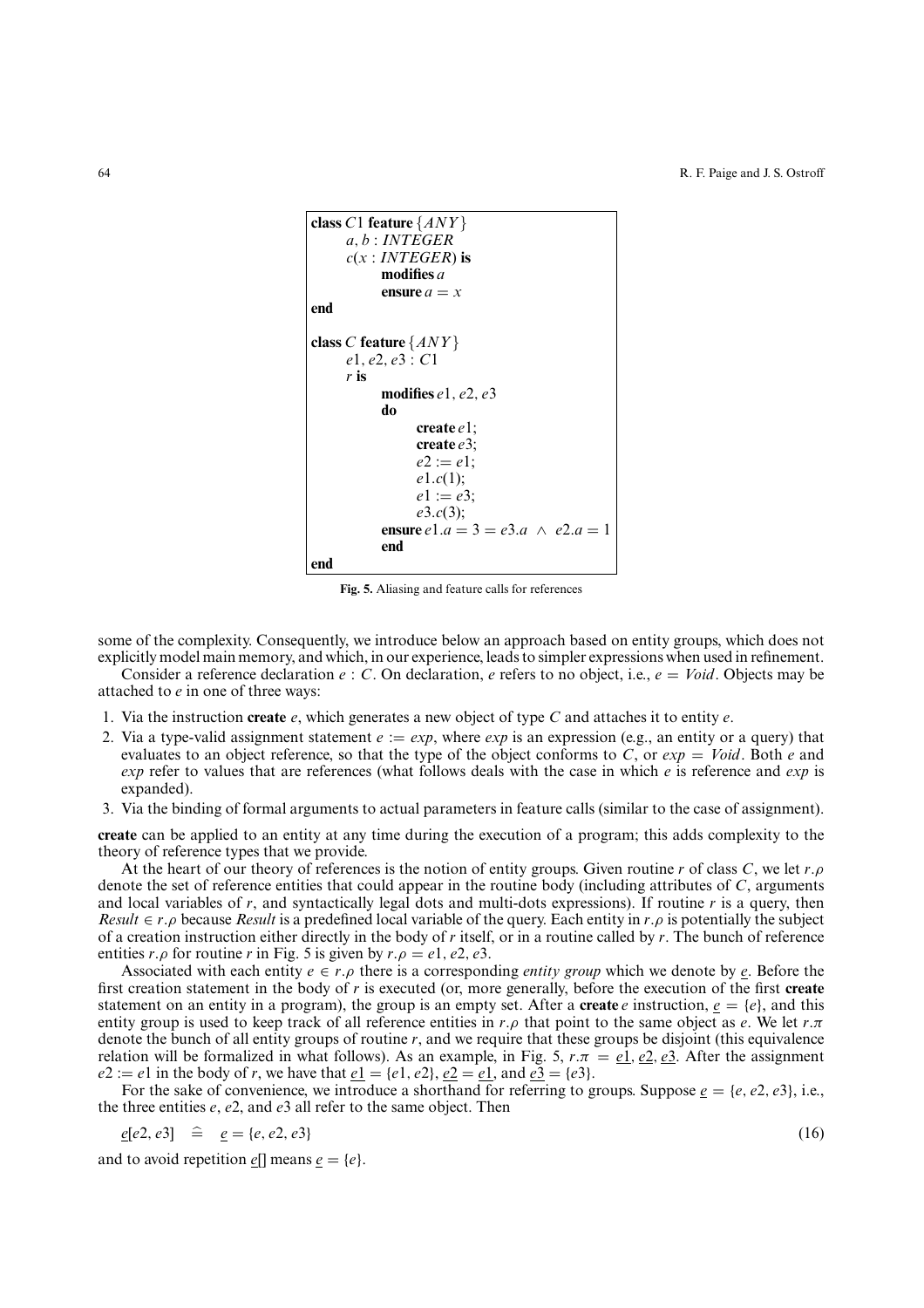The notation in (16) is just syntactic sugar for an ERC assertion. For example, suppose  $\sigma = t$ , *e*, *e*2, *e*3, *e*4. Then *e*[*e*2, *e*3] can be expressed in ERC as  $(e = e^2 = e^3) \wedge (e^4 \neq e)$ , where the equality symbol is interpreted in the Eiffel assertion language as reference equality  $(\frac{r}{r})$ , as the elements of *e* are all reference entities. When we reason using reference types, we carry around set expressions of the form (16), which describe the attachments of objects to entities. We can now define reference equality using our notion of groups:

$$
(e1 \stackrel{r}{=} e2) \stackrel{\sim}{=} (\underline{e1} = \underline{e2}) \tag{17}
$$

where *e*1 and *e*2 are both references.

As mentioned earlier, the boolean expression *equal*(*e*1, *e*2) is used for object equality. It can be defined recursively, provided that its occurrence in a program is syntactically legal, as follows: -

$$
equal(e1, e2) \hat{=} \begin{pmatrix} (void\_case \rightarrow e1 = e2 = Void) \\ \land (\neg \text{ void\_case \rightarrow same\_type}(e1, e2) \land \alpha) \end{pmatrix}
$$
  

$$
void\_case \hat{=} e1 = Void \lor e2 = Void
$$
  

$$
\alpha \hat{=} \begin{pmatrix} (basic(e1) \rightarrow e1 = e2) \\ \land (complex(e1) \rightarrow reference\_case \land expanded\_case) \end{pmatrix}
$$
 (18)

 $f$  *reference\_case*  $\ \hat{=} \ \forall a \ | \ \textit{attribute}(a, e1) \land \textit{reference}(e1.a) \bullet e.a \ \textit{if} \ \textit{e2.a}$  $expanded\_case \cong \forall a \mid attribute(a, e1) \land expanded(a) \bullet equal(e1.a, e2.a)$ 

where  $attribute(a, e1)$  means that *a* is an attribute of the object associated with  $e1$ . In the above definition, where *same type*(*e*1, *e*2) holds, *e*1.*a* is complex (respectively basic) if and only if *e*2.*a* is complex (respectively basic). The above definition thus captures the meaning of the standard equality operator of Eiffel (as will appear in a revision to [Mey92]) as follows:

- 1. If both *e*1 and *e*2 are *Void*, then the result of *equal*(*e*1, *e*2) is true. If one is *Void* and the other is not, then the result is false. If the types are not identical, then the result is also false (this means that *e*1 and *e*2 will also have identical attributes).
- 2. If *e*1 and *e*2 are basic types (e.g., *INTEGER*,*BOOLEAN*, etc.), then the result is true if and only if both have the same value.<sup>13</sup>
- 3. If *e*1 and *e*2 are complex objects, then the fields must be identical, i.e., every corresponding reference field of *e*1 and *e*2 must point to the same object, and every subobject field of *e*1 is recursively equal to the corresponding field of *e*2, i.e.,

$$
equal(e1, e2) \rightarrow (\forall m \in e1. \mu \bullet e1.m = e2.m)
$$
\n
$$
(19)
$$

where  $e_1$ ,  $\mu$  is, as before, the bunch of syntactically legal multi-dots associated with entity  $e_1$ .

Finally, we need an axiom that asserts that reference equality is at least as strong as object equality:

$$
e1 \stackrel{r}{=} e2 \rightarrow equal(e1, e2) \tag{20}
$$

The remaining axioms defining entity groups are as follows. Consider a routine *r* with a bunch of entity groups *r*.π:

$$
\forall \underline{e1}, \underline{e2} \in r.\pi \bullet \underline{e1} = \underline{e2} \lor \underline{e1} \cap \underline{e2} = \varnothing
$$
\n(21)

Axiom (21) states that two entity groups are either disjoint or identical. Entity groups are just the equivalence classes induced by the reference equality operator. We should really call a group an 'equivalence class' but refrain from doing thus, so as not to confuse a group with the notion of an Eiffel class. Only reference entities are subject to aliasing, and hence only reference entities have associated groups. Thus if *e*1 and *e*2 point to the same object, then they are in the same group. In the example of Fig. 5, after the assignment  $e^2 := e^1$  in the body of *r*,  $e^1[e^2]$ and *e*3 are clearly disjoint.

$$
\forall \underline{e} \in r. \pi \bullet (\forall e1, e2 \in \underline{e} \bullet e1 \stackrel{r}{=} e2)
$$
\n
$$
(22)
$$

<sup>&</sup>lt;sup>13</sup> After possible coercion of the heavier type, an issue which we have neglected for simplicity. In Eiffel there are actually two kinds of objects: *standard* and *special*. Special objects are bit sequences, strings, and arrays. Bit sequence equality is determined by bit-by-bit equality. Strings and array equality holds if they have the same length and each field is (recursively) equal.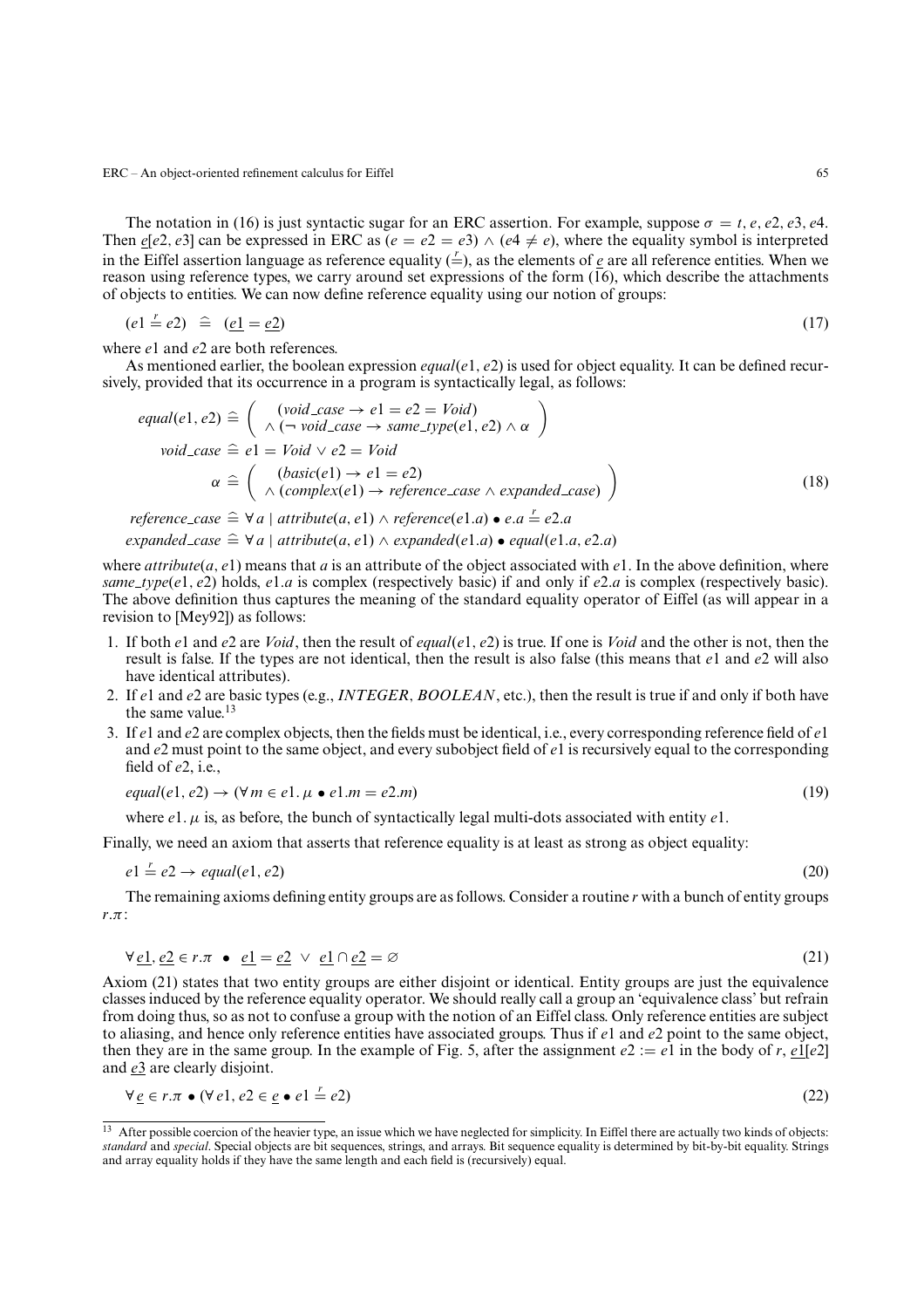Axiom (22) states that if two entities are in the same entity group, they refer to the same object. In the example of Fig. 5, if at a certain execution point  $eI[e2]$  holds, then  $eI = e2$ ,  $e1.a = e2.a$ , and  $e1.b = e2.b$ .

$$
\forall \underline{e} \in r. \pi \bullet \forall e1, e2 \in \underline{e} \bullet \underline{e1} = \underline{e2} \tag{23}
$$

Theorem (23) (it follows directly from (22) and (17)) asserts that if two entities are in the same group, then the group can be referred to in expressions by either name.

$$
\forall \underline{e} \in r. \pi \bullet \forall e \in \underline{e} \bullet e \neq \text{Void} \tag{24}
$$

$$
\forall e \in r. \rho \bullet (\forall \underline{e'} \in r. \pi \bullet e \notin \underline{e'}) \equiv e = \text{Void}
$$
\n(25)

$$
\forall e \in r. \rho \bullet (e = Void) \equiv (e = \varnothing) \tag{26}
$$

Axiom (24) states that any entity in a group is attached to an object, and thus cannot be *Void*. Axiom (25) states that if an entity *e* is in no group, then it is *Void*. This is the state an entity is in after declaration, or after an assignment,  $e := Void$ . Axiom (26) equates a *Void* reference with an empty entity group.

The notion of entity groups can be used to define the semantics of instructions that use reference types in ERC such as the **create** statement, assignment, and feature call. The **create** *e* instruction creates a new object and attaches it to entity *e*; any previous reference or attachment via entity *e* is lost; however, any other entities that referred to the object originally attached to *e* remain. The semantics of **create** *e* is given in Definition 4.1.

## **Definition 4.1 (Entity Creation Semantics).** Given a reference entity *e*, the instruction

**create** *e*

is defined as

#### **modifies** *e*

**ensure**  $\underline{e} = \{e\} \wedge \text{default}(e)$ 

The *default*(*e*) clause asserts that each attribute *e*.*a* is set to its default value on creation as described in [Mey97] (e.g., if *a* is a *BOOLEAN* it is set to false, if it is a reference it is set to *Void*, etc.). If the class *e*.*type* has a creation routine *r* (whose purpose is to establish the class invariant), then we must execute this routine after the creation statement, i.e., **create** *e*; *e*.*r*.

The following theorems follow from the group axioms, and are useful when refining **create** statements and other pieces of code. We assume that *e* and *e*1 are distinct names; the theorems apply if *e* or *e*1 is replaced by a dot expression, e.g., *e*.*a*.

$$
\Delta(e) \wedge e \notin \underline{e1} \wedge \forall e \in \underline{e1} \rightarrow \underline{e1} = \underline{e1} - \{\forall e\} \tag{27}
$$

$$
\Delta(e) \wedge e \notin \underline{e1} \wedge \forall e \notin \underline{e1} \rightarrow \underline{e1} = \underline{e1} \tag{28}
$$

$$
\Delta(e) \wedge e[] \rightarrow e1 = \nu 1 - {\nu} \quad \wedge e1 = \nu 1 \tag{29}
$$

We can treat *e*1 and *vel* as auxiliary group-variables provided we are ready to reduce such use to the more basic definitions. For example, let  $r.\sigma = \{e1, e2, e3, t\}$  and  $e1 = \{e1, e2\}$ . Then the definition of  $e1 = \{e1$  is as follows:

$$
\underline{e1} = \underline{ve1} \quad \hat{=} \quad e1 = e2 = \underline{ve1} = \underline{ve2} \ \land \ e1 \neq e3 \tag{30}
$$

As an example of the creation definition, consider

{precondition : e2[e1]  $\land$  e3[]} **create** *e*1

```
{postcondition : <u>e1</u>[] \land <u>e2</u>[] \land e3[]}
```
**create** *e*1

The correctness of the above can be checked directly as follows. Assume  $\ell_2 = {\ell e1, \ell e2} \wedge \ell_2 = {\ell e3}$  as required by the precondition. Then

$$
= \begin{cases}\n\text{create } e1 \\
\text{entity creation Definition 4.1 }\n\end{cases}
$$
\n
$$
= \frac{e1}{\{e1\} \land \Delta(e1)} \\
= \begin{cases}\n\frac{e1}{\{e1\} - \{e1\} \to e1 \notin e2, \text{ assumption } e2 = \{e1, e2\} \text{ and } (27) }\n\end{cases}
$$
\n
$$
= \frac{e1}{\{e1\} \land \Delta(e1) \land e2} = \{e2\}
$$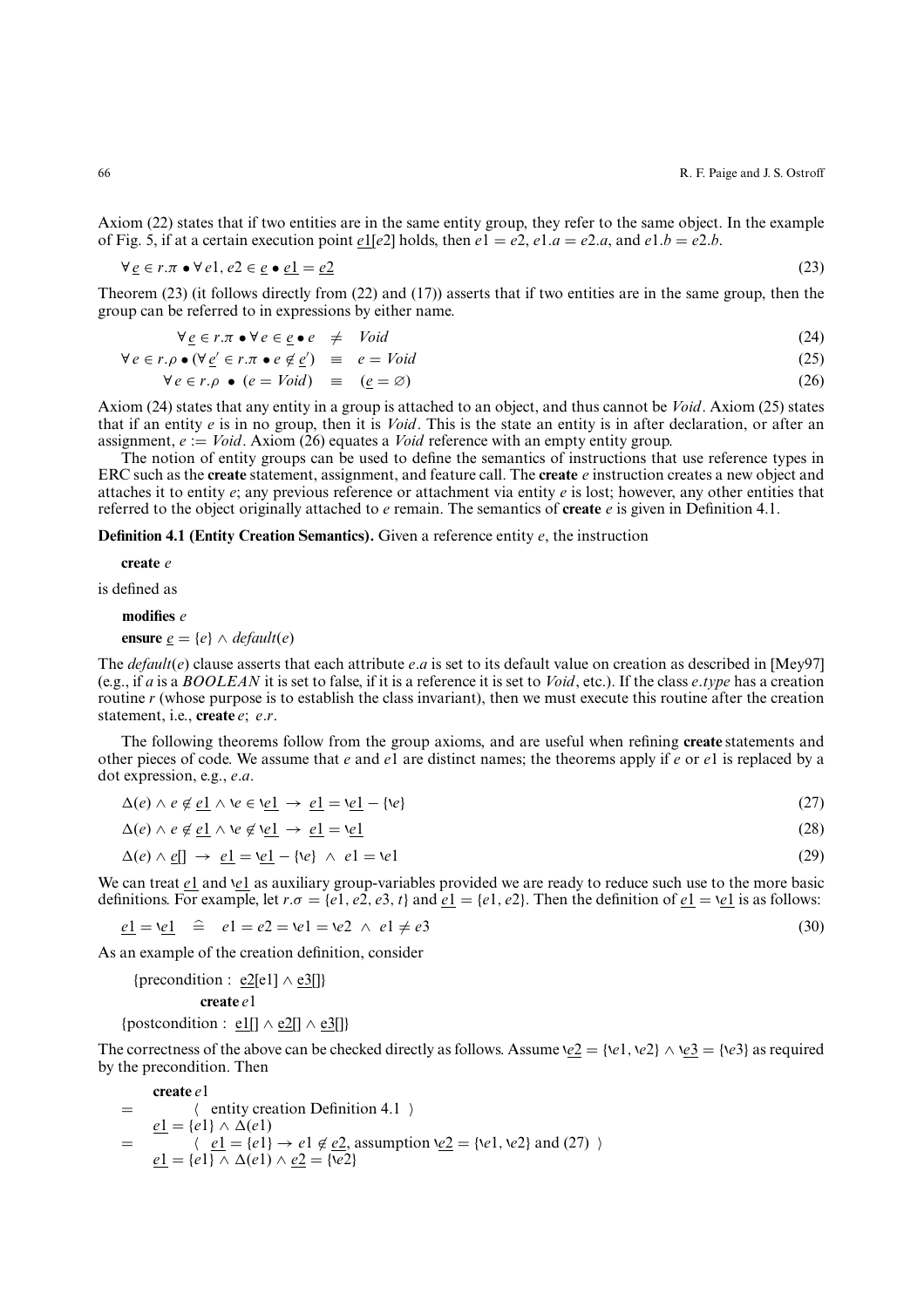$$
\begin{array}{rcl}\n= & \langle & \Delta(e1) \rightarrow e2 = \lambda e2 \rangle \\
& \underline{e1} = \{e1\} \land \Delta(e1) \land \underline{e2} = \{e2\} \\
\Rightarrow & \langle \text{ assumption } \underline{\lambda e3} = \{\lambda e3\} \text{ and } (28) \, ; \, \Delta(e1) \rightarrow e3 = \lambda e3 \rangle \\
& \underline{e1} = \{e1\} \land \underline{e2} = \{e2\} \land \underline{e3} = \{e3\} \\
& \langle \text{ definition } \rangle \\
& \underline{e1[]} \land \underline{e2[]} \land \underline{e3[]} \n\end{array}
$$

Each of the above proof steps is trivial, so that in the following we feel free to collapse the above proof into one step with justification of Definition 4.1.

The type-compatible reference assignment statement  $e_1 := e_2$  changes entity  $e_1$  to refer to the same object as entity *e*2. Definition 4.2 provides the semantics for the reference assignment (i.e., assigning references to references), leaving assignments involving both references and expanded types for the sequel.

**Definition 4.2 (Reference Assignment Semantics).** Suppose *e*1 and *e2* are references and their declared types are compatible according to Meyer [Mey97], so that *e*2 can be assigned to *e*1. Then

 $e1 := e2$ 

is defined as

**modifies** *e*1 **ensure**  $e1 =$ **old**  $e2$ 

The following theorems can be inferred from the group axioms and can be used to simplify calculations involving reference assignments; note that the occurrences of  $e_1 = e_2$  in the theorems are reference equalities, and not assignment statements. Once again, we assume that *e*1 and *e*2 are distinct names, and one or both may be replaced by dot expressions.

$$
e1 = e2 \wedge \Delta(e1) \wedge (ve1, ve2 \in ve3) \rightarrow e3 = ve3 \tag{31}
$$

$$
e1 = e2 \wedge \Delta(e1) \wedge \Delta(\underline{e3}) = \{\text{ve1}, \text{ve3}\} \rightarrow \underline{e3} = \{e3\}
$$
\n
$$
(32)
$$

$$
e1 = e2 \wedge \Delta(e1) \wedge e2 = \text{Void} \rightarrow e1 = e2 = \text{Void}
$$
\n(33)

$$
e1 = e2 \wedge \Delta(e1) \wedge \Delta(e2) = \{\text{e2}, \text{e3}\} \rightarrow e2 = \{e1, e2, e3\}
$$
\n(34)

We now present the meaning of query and command calls, focusing on how these calls effect changes in the state of objects and in entity groups. Definition 4.3 provides the semantics of query calls where the result of a query is assigned to an entity.

#### **Definition 4.3 (Assigned Query Call).** The query call

 $e1 := e2. q(e3)$ 

for query *q* of *SUPPLIER* (in Fig. 4) means

**modifies** *e*1 **require**  $e^2 \neq \text{Void}$ **ensure**  $e1 = \lambda(e2.q(e3))$ 

Since it is possible for *e*1 to be *e*2 itself, we must use  $\iota$  in the postcondition when referring to *e*2. Note that the precondition of query *q* is inferred through use of (36) discussed below. We can recursively treat queries of arbitrary complexity using (35)

$$
e1 := e2.q(exp) \quad \widehat{=} \quad (\exists e \bullet e := exp; \ e1 := e2.q(e)) \tag{35}
$$

where *e* is a fresh entity of the appropriate type and *exp* is itself a query.

Referring to Fig. 4, a query call *e*2.*q*(*e*3) appearing in a contract can be evaluated using the following:

$$
q.\text{pre}[\alpha] \land e2 \neq \text{Void} \rightarrow q.\text{post}[\alpha] \tag{36}
$$

$$
\alpha \cong a := e2.a
$$
, Current :=  $e2$ ,  $x2 := e3$ , Result :=  $e2.q(e3)$  (37)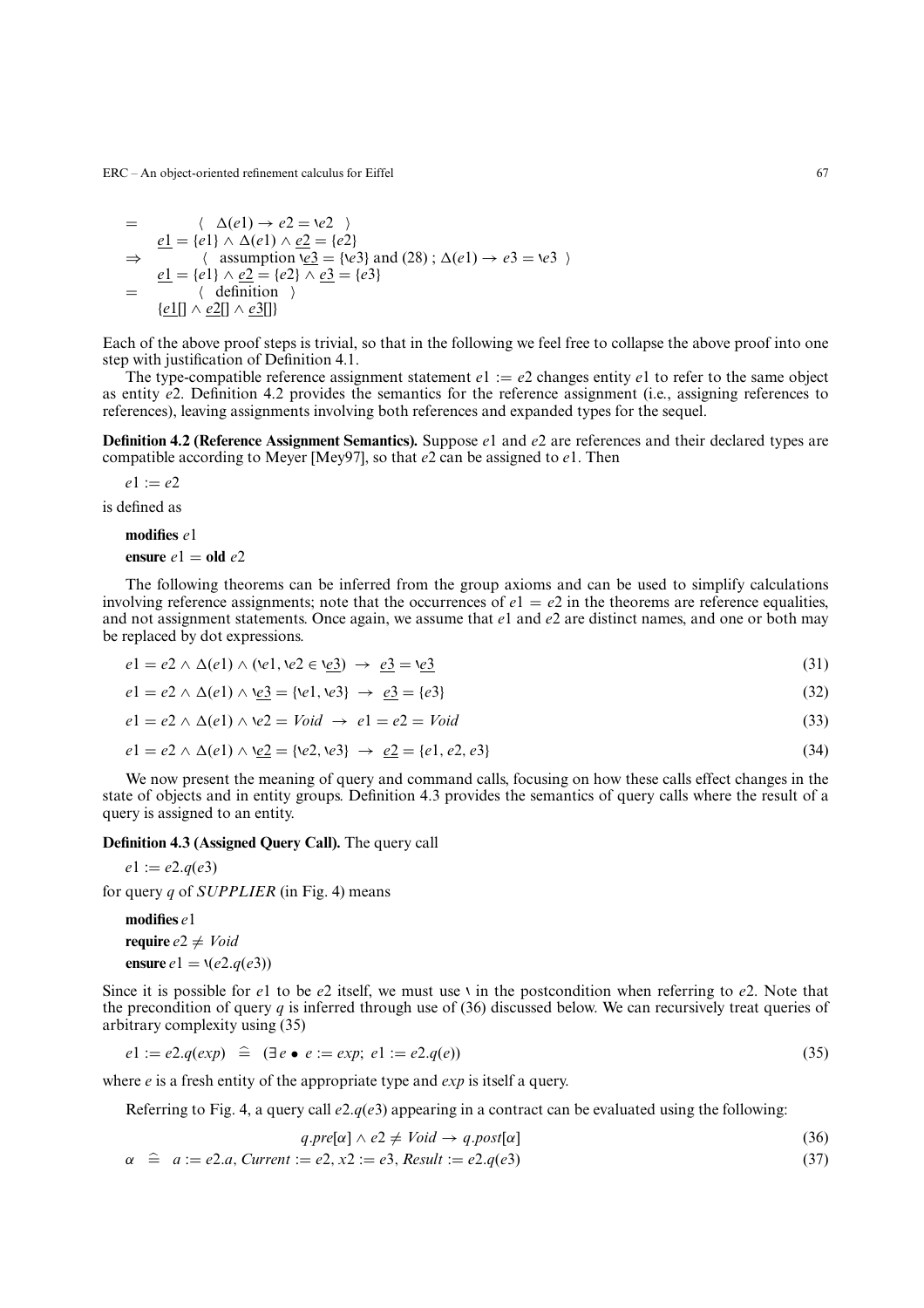

**Fig. 6.** Class *C*

where α is a substitution. In other words, we may use the targeted contract of *q* to evaluate *e*2.*q*(*e*3), and thereafter we can use (36) as an assumption in reasoning; such an assumption can be introduced in a proof step, or as an antecedent in an implication. Since queries are required to be side-effect free, we also have

$$
\forall q. pre[\alpha] \land \forall e2 \neq \text{Void} \rightarrow \forall q. post[\alpha]
$$
\n(38)

Because we are treating (36) as an assumption, and we are not replacing occurrences of *e*2.*q*(*e*3) with (36), we can treat arbitrary query specifications, i.e., we do not have to require that queries are functional.

Definition 4.4 provides the meaning of a targeted command call *e*1.*c*(*e*2), where *e*1 and *e*2 are reference entities and *c* is a command of the class *SUPPLIER* (see Fig. 4). The meaning of this call is supplied by the precondition and postcondition of *c*, targeted to the entities *e*1 and *e*2.

# **Definition 4.4 (Targeted Command Call).** The call

*e*1.*c*(*e*2)

for command *c*(*x*1 : *TYPE*) in *SUPPLIER* having attribute *a* (in Fig. 4) means

**modifies** *c*.*modifies*[ $a := e1.a, x1.a := e2.a$ ] **require**  $e1 \neq Void$ ;  $c. pre[x] := e^2, a := e^1.a, Current := e^1$ **ensure**  $c.\textit{post}[\text{a} := \text{e}1.a, \text{V}Current := \text{e}1,$  $x1 := e2, a := e1.a,$  *Current* := e1]

(35) can be used to treat complex commands of the form *e*1.*c*(*exp*).

The **modifies** clause states that the command can change the attribute *e*1.*a*. The **require** clause establishes that any call must be to a non-*Void* entity. The clause also includes the precondition of *c*, targeted to entity *e*1. The **ensure** clause is the postcondition of *c*, targeted to *e*1 and with *e*2 as the argument.

As a simple example illustrating the use of feature calls, consider the class *C* in Fig. 6, and assume that we would like to show that

$$
\{e \neq \text{Void}\}\ y := e.q; \ e.c; \ z := e.q \ \{z = y + 10\}
$$

Assume  $ve \neq \textit{Void}$ . Then

```
y := e.q; e.c; z := e.q\langle Definition 4.3 \rangle\lambda e \neq \text{Void} \rightarrow y = \lambda e \cdot q \land \Delta(y); e.c; z := e.q\Rightarrow (38) applied to e.q: \vee e \neq \text{Void} \rightarrow \vee e. q = \vee e. a + 2)
         \lambda e \neq \text{Void} \rightarrow y = \lambda e.a + 2 \land \Delta(y); \text{ } e.c; \text{ } z := e.q\Rightarrow \langle assumption; \Delta(y) \rightarrow e.a = \forall e.a \land e = \forall e \rangley = e.a + 2 \land e \neq \text{Void}; e.c; z := e.q⇒  Definition. 4.4 
         y = e.a + 2 \wedge e \neq Void; \forall e \neq Void \wedge \forall e.q > \forall e.a \rightarrow e.a = \forall e.a + 10 \wedge \Delta(e.a); z := e.q\Rightarrow (38) applied to e.q: \vee e \neq \text{Void} \rightarrow \vee e.q = \vee e.a + 2)
         y = e.a + 2 \wedge e \neq Void; \forall e \neq Void \wedge \forall e.a + 2 > \forall e.a \rightarrow e.a = \forall e.a + 10 \wedge \Delta(e.a); z := e.q= \langle \text{ve}.a + 2 > \text{ve}.a \equiv \text{true} \rangley = e.a + 2 \land e \neq \text{Void}; \forall e \neq \text{Void} \rightarrow e.a = \forall e.a + 10 \land \Delta(e.a); z := e.q
```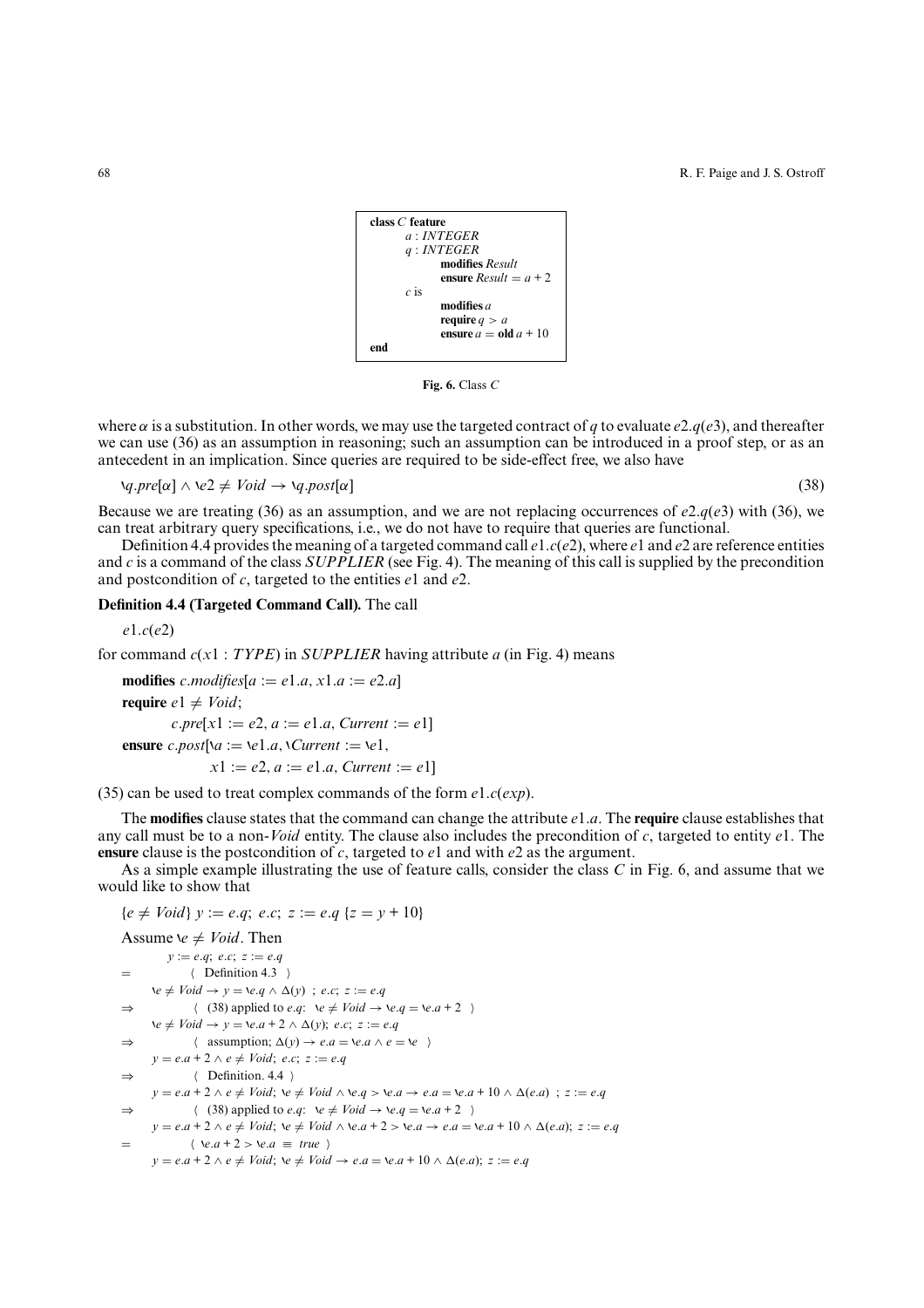| el expanded and e2 reference           | e1 reference and e2 expanded               |
|----------------------------------------|--------------------------------------------|
| $e1 := e2$ equivalent to $e1.copy(e2)$ | $e1 := e2$ equivalent to $e1 := clone(e2)$ |
| modifies $e1$                          | modifies $e1$                              |
| require $e2 \neq Void$                 | require true                               |
| ensure equal(e1, e2)                   | ensure $e1 = \{e1\} \wedge equal(e1, e2)$  |

|  |  | <b>Fig. 7.</b> Hybrid assignments |  |
|--|--|-----------------------------------|--|
|  |  |                                   |  |
|  |  |                                   |  |
|  |  |                                   |  |

```
\Rightarrow ( definition of sequential composition (4) and one point rule; \Delta(e.a) \rightarrow y = ye \neq Void \land e.a = y + 8; z := e.a\Rightarrow (same reasoning pattern as before using (38))
     z = y + 10
```
The appendix contains a simple verification example using groups and reference types, as well as an example involving a loop.

#### **4.2. Expanded types**

If entities *e*1 and *e*2 are both expanded (i.e., they are either a basic value such as integer or boolean, or refer to a subobject), then the standard rule for assignment in (4) suffices. If both are references, then the theory developed in Section 4.1 can be used. However, we have not yet discussed the effect of assigning an expanded object to a reference, and vice versa. The table in Fig. 7 suggests how to extend our approach to handle them, leaving a full treatment (e.g., expanded parameters) for later work.

# **5. Class compositionality**

Refinement can be applied in a modular way to large software systems composed from classes by inheritance and client–supplier relationships. A specification (i.e., contract) of a class *A*, that depends upon various other classes, can be refined to code just by appealing to the specifications of the other classes, and without the need to know the class implementations. To illustrate this process, we examine, without loss of generality, OO system shown in Fig. 8.

We have used a small BON diagram to depict this system. While we could, without difficulty, use Eiffel text for the same purpose, we use BON here to illustrate how one might desire to apply the calculus in practice to large systems. Frequently in large-scale OO development, a class diagram of some kind will be drawn, from which code will be produced. It is necessary for our refinement techniques to be linked to such diagrams, so that they can be used together in the large.

Suppose that we want to refine class *A* to code, where *A* depends directly on class *B* and class *C*, and indirectly on class *D* (via association with class *C*). In order to refine features of *A* to code, we need to know which features of classes that *A* is related to can be used in the refinement process. *A* includes features inherited from *B* and all of *B*'s ancestors. *A* may make direct use of features of *C* that are exported to it. It may also make *indirect* use of features of *D* through *C*, as follows. Suppose that *A* has a feature *f* . Due to the relationship between *A* and *C*, *A* also has a feature  $c : C$ ; the relationship between *C* and *D* means that *C* has a feature  $d : D$ . If feature  $d$ of class *C* is exported to *A*, and feature *foo* of class *D* is also exported to *A*, then the following is an acceptable precondition for *f* :

$$
c.d. \text{foo} \geqslant 0 \tag{39}
$$

Thus, *A* can make use of features of *D* through *C*'s subobject, even though there is no direct relationship drawn in Fig. 8 between *A* and *D*. It is also possible that *c*.*d*.*foo* will enter the refinement even less directly. For example, the contract of *c* may contain a reference to *d*, and the contract of *d* might in turn contain a reference to *d*.*foo*. So we need to define a transitive closure of the inheritance, association, and aggregation relationships, which takes into account information hiding, in order to determine the features needed to carry out refinement correctly.

The precise definition of the *short-flat* form of a class is given in [Mey92]. Briefly, the *short* form is the interface of the class consisting of all exported features and their contracts (but not their implementations). The flat form of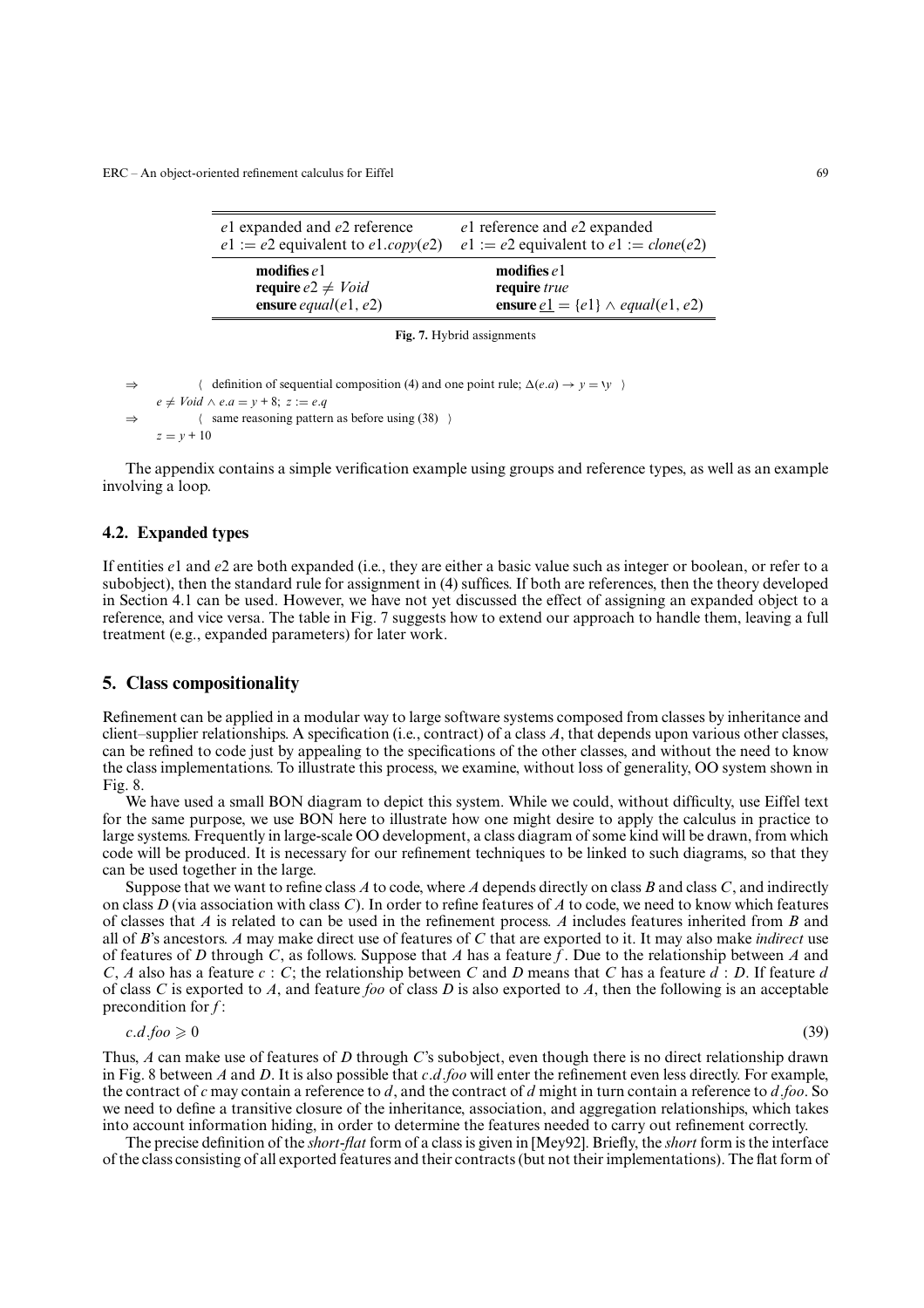

**Fig. 8.** System structure for demonstrating the modular refinement process

the class includes all the features obtained from proper ancestors, putting them at the same level as the immediate features of the class (taking into account both renaming and redefinition). If C is a class, then we let  $\bar{C}$  denote the short-flat form of C. We define **depend** A recursively as follows:<sup>14</sup>

- $\overline{A} \in$  **depend**  $\overline{A}$ .
- If  $\bar{X} \in$  **depend** *A* and the arguments, contracts, or return values of a feature of  $\bar{X}$  has an association or aggregation with class *Y*, then  $\overline{Y} \in$  **depend** *A*.
- Nothing else is in **depend** *A*.

In the case of Fig. 8, **depend**  $A = \{\overline{A}, \overline{C}, \overline{D}\}.$ 

To refine *A* to an implementation, we must carry out the following steps, in order:

- 1. Determine **depend** *A*.
- 2. Determine spec A, the set of contracts for all routines in  $\overline{A}$  that need refining. Only contracts that are newly declared in *A*, as well as contracts that redefine ones inherited from ancestors, are included in **spec** *A*.
- 3. Show that each element of **spec** *A* is implementable. Alternatively, refining each contract in **spec** *A* to an Eiffel program itself demonstrates implementability.
- 4. To refine class *A* to a program, refine each specification *s* of **spec** *A* by refinement steps to **code** *s*, an Eiffel implementation. In other words, it must be shown that

 $∀ s ∈ spec A ∘ s ⊆ code s$ 

In the refinement, we need only use the contracts (not the implementations) of classes in **depend** *A*.

The important thing to note in this process is that to refine *A* to code, we *only* need **spec** *A* and the contracts of features belonging to **depend** *A*. No implementations of the features of **depend** *A* are needed; in this sense, refinement is compositional. In most cases the entire system need not be considered when refining a class, since **depend** *A* will only involve the contracts of a subset of all classes in the system. Thus, refinement can be done class by class, and thereafter feature by feature.

To refine the complete system, consisting of a number of classes, to a program, we must start from the root class. The root is refined to code, using the contracts of the classes in **depend** *ROOT*. Then each class that the root depends upon (i.e., all elements of **depend** *ROOT*) must in turn be refined to code, using only the contracts of the classes it depends upon. This process recursively continues until all classes in the system have been refined to programs. In this process there is no system-level validity check that has to be discharged to show that the entire system is correct. Once all classes have been refined, then the system is implemented and a proof has been discharged to show its correctness.

The efficiency and validity of this process hinges on using *directed* OO relationships, and information hiding. In particular, information hiding as defined in Eiffel requires that only the procedures of a class can effect changes in the state of objects of that class; clients of a class cannot change state directly via assignment to attributes of an object. In other words, the attributes of a class are read-only to clients. If this level of information hiding [Par72b] was not used in Eiffel, then clients could change attributes of a class, and hence **depend** *A* would possibly need to contain all classes in the system. Similarly, if undirected relationships, as present in modelling languages

 $\frac{14}{14}$  This is similar to the notion of 'cone of influence' in compiler technologies.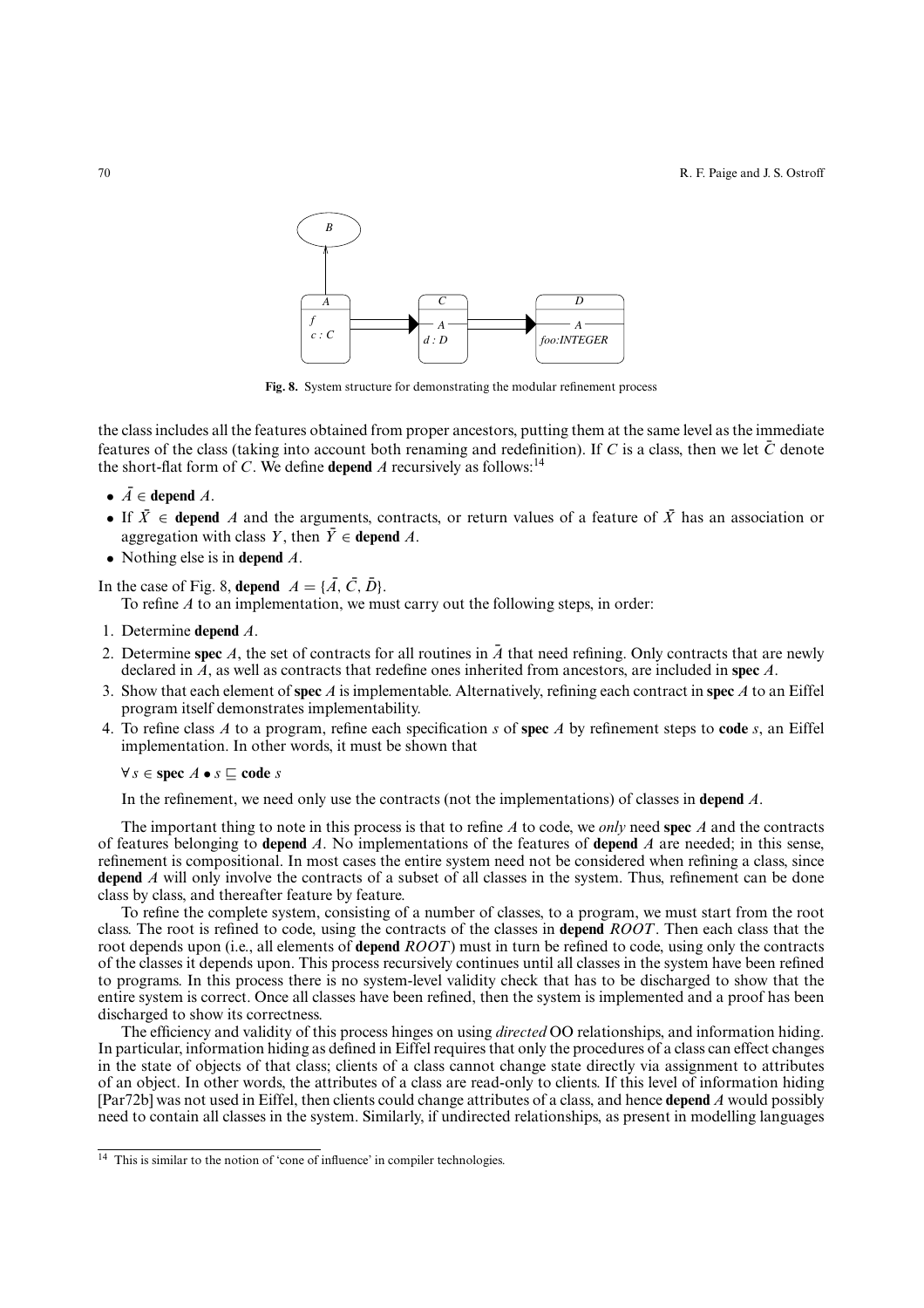like UML [RJ99] were used, then it would not, in general, be possible to refine a class to code because no class would have been given responsibility for the relationship – that is, neither class would be responsible for providing an attribute or a routine to represent the relationship. Thus, refinement would have to be carried out after all undirected relationships in OO specification had been replaced by directed ones.

This style of modular reasoning is also inherent in Object-Z [Smi00]; in fact, the semantics of Object-Z has been defined precisely for this kind of so-called modular reasoning. We discuss this more in Section 7.

# **6. Automation**

Discharge of the proof obligations that arise during a refinement can benefit from automated support. We are currently experimenting with using PVS to reason about Eiffel specifications. Our eventual goal is to use PVS to discharge the (automatically generated) proof obligations that arise in a refinement of a specification to an Eiffel program.

Currently, we have developed a mapping of Eiffel specifications into PVS theories, based on a representation of a class as a datatype, a representation of routines as PVS functions, and a representation of class invariants as either subtype constraints or axioms (the latter being used whenever invariant clauses on self-referential classes occur). This representation can be extended to support client–supplier and inheritance relationships, and has allowed non-trivial theorems to be discharged. A particular benefit of translating Eiffel to PVS is that it lets us use the tool to deal with reference types without difficulty. The theory of reference types has been coded in PVS; the theory was presented in [PO03]. A new tool is being designed and implemented to automate the translation process. Thereafter, a tool will be developed to assist in the refinement process. The tool will pass proof obligations generated in refinement to PVS. This is discussed more elsewhere [PO99].

For additional examples of using PVS to reason about OO models, we refer the reader to [PO01], wherein the metamodel of BON is expressed in the PVS language, and it is shown how to use the PVS system to prove that BON models conform to (or fail to conform to) the BON metamodel.

#### **7. Related work and conclusions**

In this paper we have provided rules for refinement of OO specifications in Eiffel into immediately executable Eiffel programs. The rules include ones for introducing feature calls and object creation statements during refinement. The refinement rules that we have presented are modular, and can be applied partwise over OO models consisting of a number of classes, where each class contains a number of features with contracts. Thus, the refinement process, combined with OO structuring mechanisms – i.e., client–supplier relationships and inheritance relationships – is applicable to large-scale systems.

Refinement to OO industrial-strength languages has not been treated much in the literature, although several approaches, such as JML, Larch, and Object-Z provide suitable foundations for such refinement calculi. There is, however, a rich collection of work on specification, verification, and static checking of OO software. We now discuss this work.

Object-Z is a specification language containing no immediately executable industrial-strength programming language. The semantics of Object-Z has evolved over a number of years, and has seen many distinct revisions. A value semantics was initially supported, and this was later extended to a reference semantics [Smi95]; the current semantics in [Smi00] supports references and modular reasoning. The semantics of Object-Z in [Gri97], based on labelled transition systems, also supported *strict modular* reasoning: the meaning of an operation in an Object-Z specification is a transition on the local state of an object, together with an external message. Modular reasoning is thus supported by the semantics, which provides object identities and mechanisms for achieving independence of behaviour of operations. This kind of semantics is useful for reasoning about the properties of an OO system as a whole [Smi95], but may not be as convenient for algorithm refinement, and in particular producing executable code from specifications.

Object-Z reference types differ from Eiffel — aliasing is supported, but you cannot equate an entity to *Void*. So while aliasing, referencing, and dereferencing of objects is permitted in Object-Z, it is still not entirely clear how to transform these specifications into programs in typical OO languages such as Eiffel. Refinement of value semantics to reference semantics is treated in [Smi02]. Abstract specifications are written in a value semantics in order to facilitate reasoning, and then are refined to a concrete specification in reference semantics in order to facilitate transformation to code.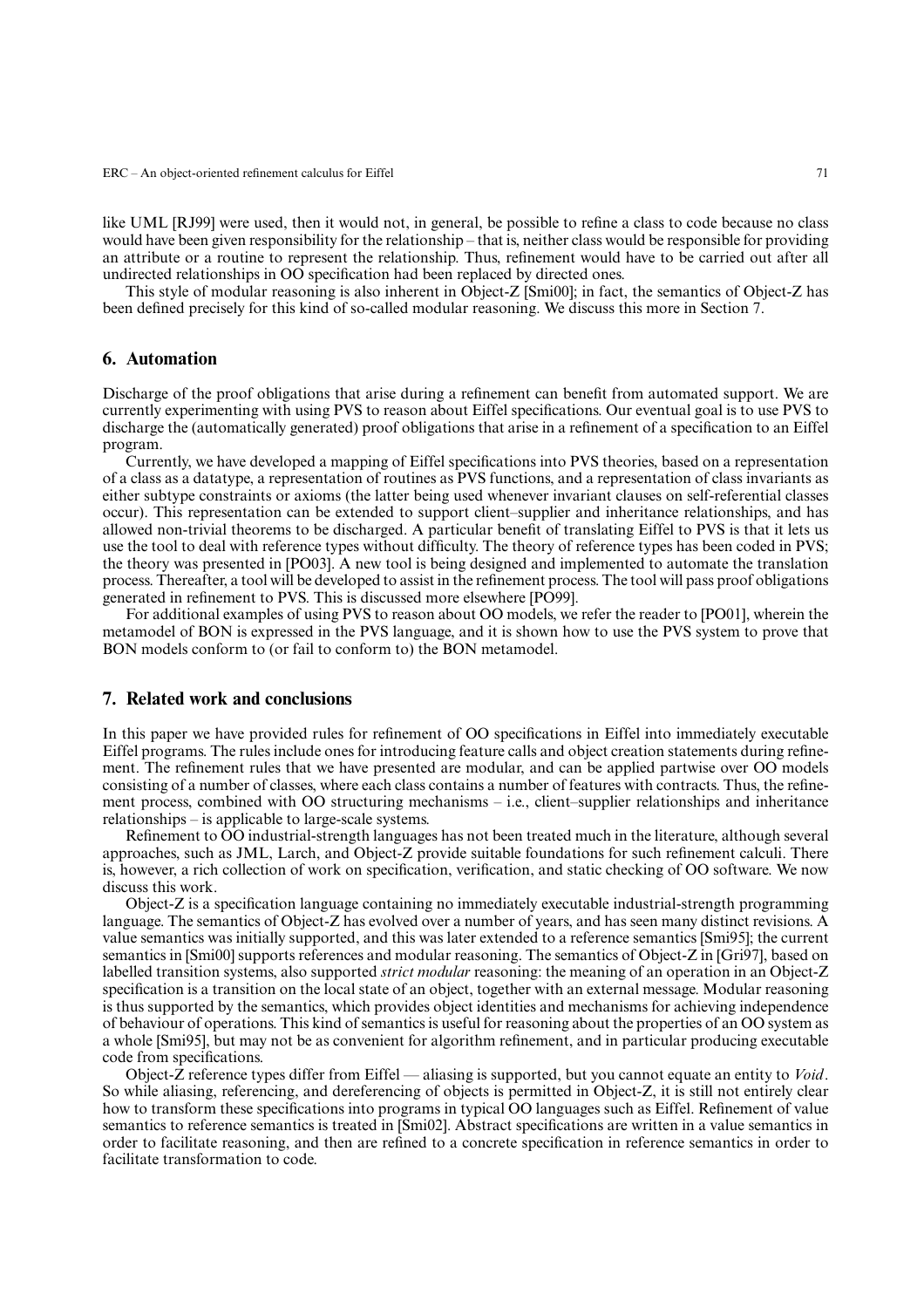Müller's recent thesis [Mul01] presents a modular verification approach for OO systems, based on a Hoare logic. The approach has many notational similarities to our own work. The specification language used has similarities to JML, and makes use of constrained invariants and read-only references for helping to solve the frame problem and aliasing problems. A key difference between his work and ours – and work on the Extended Static Checker, discussed in the next paragraph – is that we do not deal with information hiding in ERC, whereas Müller's work does. In ERC, contracts can make use of any attributes and routines, including private ones, thus exposing potential implementation details to clients. There are restrictions in Eiffel on the appearance of private features in **require** clauses (though there are no restrictions on what appears in an **ensure** clause). These restrictions are not as of yet captured in ERC, though it should not be difficult to extend the calculus to do so.

The work on the Extended Static Checker for Java [LNS00] has resulted in the development of a tool for the automatic verification of Java programs. This tool works by taking annotated Java programs, with specifications very similar to the contracts used in this paper, and checking that the programs satisfy the annotations. This approach focuses on automatic verification of programs, rather than refinement of specifications to programs. A great advantage of this work is that it is already implemented as a tool and (with annotation) can work on regular Java programs. Although it works above the 'decidability ceiling' (and can thus catch errors that regular typecheckers cannot), it focuses on catching the kinds of errors in programs that can be automatically detected, e.g., *void* reference accesses. Hence it does not catch all possible errors. It handles reference types as well as primitive types. The Perfect Developer tool [Esc00] is also used for static checking and automatic verification. With this tool, a new language, Perfect, must be used for writing specifications, but target code in a number of different programming languages (e.g.,  $C++$ ) can be automatically generated.

We view such static checking techniques as complementary to the refinement calculus in this paper: in some cases we may want to refine contracts or classes to programs; in other cases we may prefer to use static checking to help find errors in programs. The latter approach is more appropriate to use when verifying library classes or pre-existing applications.

Work has been carried out on validating UML OO models against constraints, via simulation. The work of Richters and Gogolla on the USE tool [RG00] is a particular example of this. In the USE tool, a UML model is imported, a snapshot (an instance) of the model is taken, and the snapshot is checked against OCL constraints that are evaluated. A subset of UML and OCL is supported by the USE tool. Validation of OO models against metamodel constraints via automated theorem proving is demonstrated by Paige and Ostroff using PVS [PO01].

Cavalcanti and Naumann present a weakest-precondition-based refinement calculus for OO language, ROOL, which has similarities to Java [CN00]. The calculus supports mutually recursive classes and dynamic binding; its semantics is based on a typing system. Work is continuing on extending the calculus to reference types.

VDM++ is OO dialect of VDM. It is based on a three-valued logic. Lano [Lan95] presents data and algorithm refinement rules for VDM++, but these rules focus on refinement of the imperative and concurrent constructs, and do not present mechanisms for introducing command or query calls. Furthermore, the results of the refinement require further translation to produce executable code in C++, Java, Eiffel, etc. Lano [Lan95] also presents informal procedures for carrying out these translations.

An approach to OO development similar to Eiffel is Larch/C++ [Lea97], which aims at supporting formal specification, as well as reducing the gap between specification and working code. A key distinction between Larch/C++ and Eiffel is that with Larch, a two-tiered approach is used. Specifications of mathematical toolkit features (e.g., library modules such as arrays, lists, and function types) are provided algebraically using abstract data types. These specifications can then be used in Larch/C++ behavioural interface specifications, wherein the abstract data type functions can appear in preconditions, postconditions, and invariant clauses. By keeping the abstract data type specifications separate from behavioural interface specifications, formal reasoning on the shared language specifications can be carried out, and the formal specifications can be reused specifying for different behavioural interface languages. Eiffel uses only OO techniques: in place of the Larch Shared Language specifications, only classes with contracts are used instead, including for the specification of mathematical toolkit features. By using only classes, software development can proceed seamlessly (and if necessary reversibly) within the same semantic framework. Larch/C++ does not support reversibility. Further, Larch/C++ does not have rules for refinement, though they could in principle be developed. We would expect these rules to be more complex than those for Eiffel because C++ is a hybrid language having both OO and conventional constructs. Also, implementing a Larch/C++ specification will require the Larch Shared Language specifications to be implemented, perhaps using built-in libraries; an impedence mismatch between abstract data types and C++ classes arises here. Larch/C++ does possess mature tool support for formal manipulation and reasoning. Reasoning will typically be done within the algebraic framework, using functions of the algebraic specifications. With Eiffel, reasoning is done using first-order logic.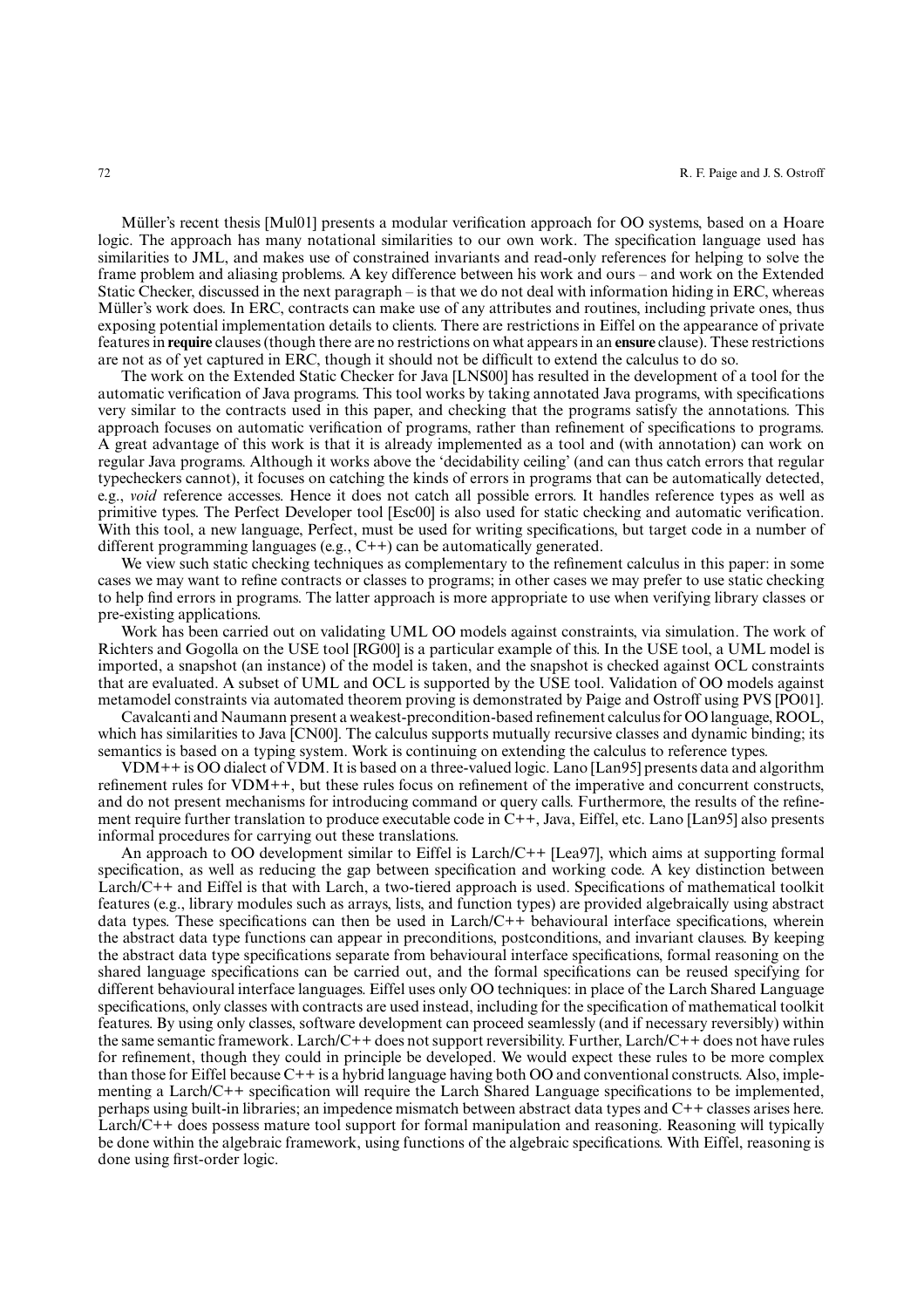JML [LB00] is a modelling language for Java, with many similarities to Larch/C++. It supports the specification of contracts in a pre- and postcondition style; class invariants can also be specified. JML has been designed to work seamlessly with Java. Unlike BON, it is a text-based modelling language and is syntactically similar to Java. JML is a richer language than BON, in that it supports history constraints and modelling exceptions. It has no refinement rules defined, although such rules are feasible to produce. Work is underway on integrating JML with the Extended Static Checker for Java [LNS00]. Work is also ongoing on providing theorem proving support for JML and Java, in order to verify Java programs. The LOOP project [BJ01] is developing theories for PVS and Isabelle that will allow automated reasoning about JML specifications and Java programs. Tools are also being produced as a part of this project to generate PVS specifications automatically from Java and JML.

Meyer [Mey03] introduces a technique for proving the correctness of classes based on abstract data types. In his approach, model fields can be introduced and an underlying state representation based on functions is provided. A semantics of program constructs is then provided. The formalization appears to be compatible with supporting tools such as the B-Toolkit. By contrast, ERC aims at supporting refinement (instead of verification) and does not require the introduction of model fields. Moreover, the state representation is based on entity groups.

This paper did not deal completely with expanded types nor did it show how to automate the refinement procedures. The calculus also does not consider information hiding issues. Automation and the extension to expanded types are currently under investigation; Section 7 reported on the current status of some of this work. We also intend to expand the framework to concurrent and real-time software. The use of the predicative calculus of Hehner [Heh93], which supports concurrency and communication, as the underlying specification formalism should make the extension to concurrency feasible; the calculus already supports real-time specification and refinement, but additional examples are needed in order to demonstrate the effectiveness of the calculus in this domain.

# **Acknowledgements**

Thanks to the referees for their extremely detailed, thorough comments, patience, and excellent ideas. They surpassed the call of duty with their reviews.

## **Appendix**

## **A. An example using references and entity groups**

Figure 9 contains a short example demonstrating how to reason with the simple theory of reference types, presented in Section 4. We assume that we have a class *CELL* and a class *C* with interfaces and implementations as shown. We want to prove that the body of feature *r* of class *C* establishes its postcondition  $e3 = 6$ . We do this by replacing each statement in the implementation of *r* with its meaning in terms of specification statements, and then simplify. Each proof step involves many smaller steps. For example, in the first step, we have

create *e*1; create *e*2  
\n
$$
\Rightarrow \quad \langle \text{ entity creation Definition 4.1 and (29)} \rangle
$$
\n
$$
\underline{e1} = \{e1\}; \underline{e2} = \{e2\} \land \underline{e1} = \{e1 - \{e2\} \land e1 = \{e1\}}\n= \frac{3\hat{e1}}{e1}, \hat{e1}, \hat{e2} \bullet \underline{e1} = \{\hat{e1}\} \land \underline{e2} = \{e2\} \land \underline{e1} = \hat{e1} - \{\hat{e2}\} \land e1 = \hat{e1}
$$
\n
$$
\Rightarrow \quad \langle \text{ Leibniz axiom using } \underline{e1} = \{\hat{e1}\} \rangle
$$
\n
$$
\exists \underline{e1}, \hat{e1}, \hat{e2} \bullet \underline{e2} = \{e2\} \land \underline{e1} = \{\hat{e1}\} \rangle
$$
\n
$$
\exists \underline{e1}, \hat{e1}, \hat{e2} \bullet \underline{e2} = \{e2\} \land \underline{e1} = \{\hat{e1}\} \land e1 = \hat{e1}
$$
\n
$$
\Rightarrow \quad \langle \text{ one-point rule using } e1 = \hat{e1} \rangle
$$

where we ignored *time*, using (7) as our justification. The manipulation using group-variables can be verified by reducing the expressions involving the group-variables to their basic definitions as in (30). Using Definition 4.4, the targeted call *e*1.*m*(5) reduces to *e*1  $\neq$  *Void*  $\rightarrow$  *e*1.*a* = 5  $\land$  *same*(*e*1, *e*2)  $\land$  *time*, so that

$$
\Rightarrow \frac{e1[] \land e2[]; e1.m(5)}{ } \Rightarrow \frac{e1[] \land e2[]; e1.m(5)}{ } \Rightarrow e1 \neq \text{\ } \neq \text{\ } \text{void using (19); sequential composition (3) }\}
$$

The rest of the proof in Fig. 9 continues along the same lines.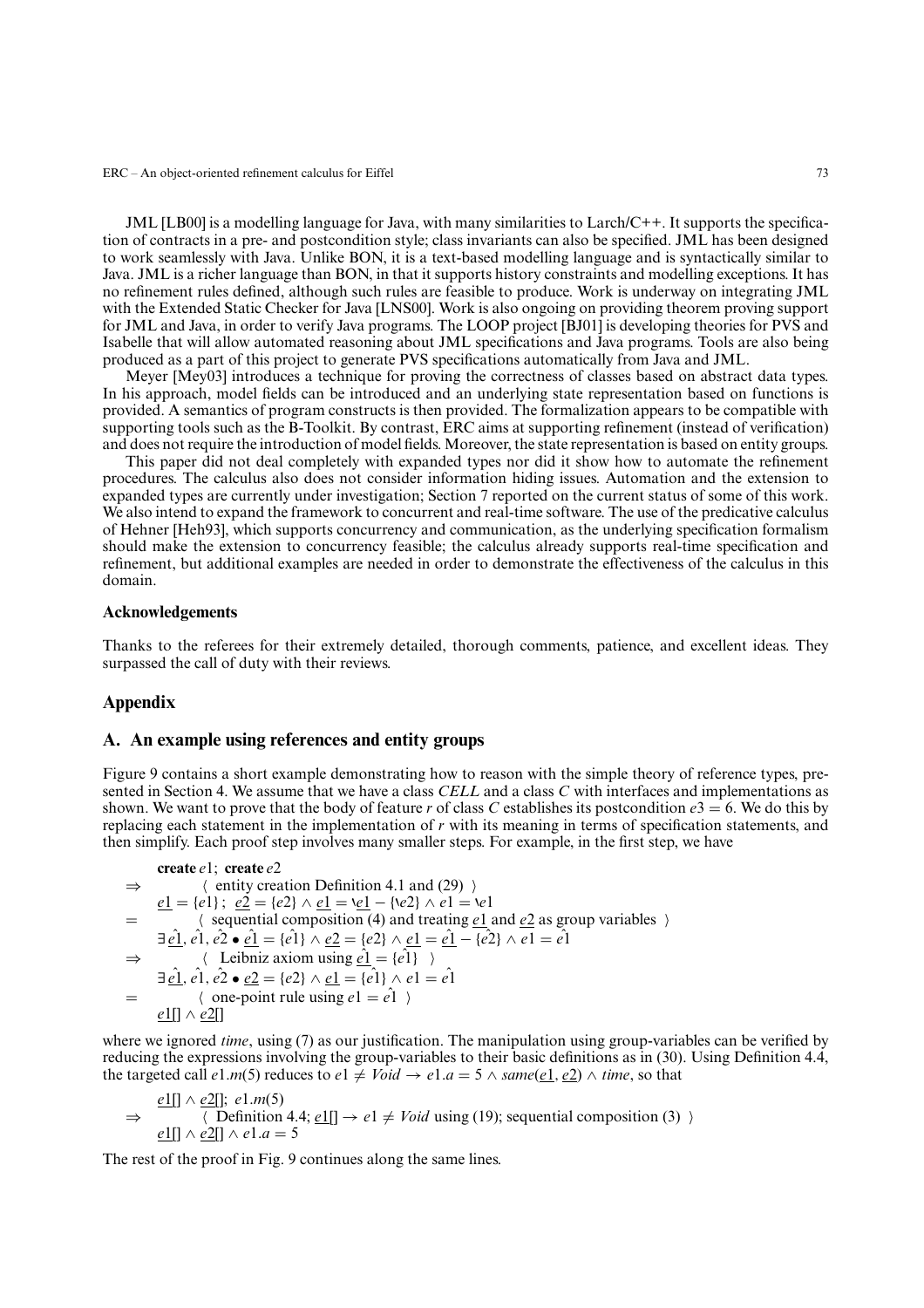**class** *C* **feature**<br>  $e1, e2$ : *CELL*;  $e3$ : *INTEGER*<br>  $a$ : *INTEGER*;  $b$ : *CELL e*1, *e*2 : *CELL*; *e*3 : *INTEGER a* : *INTEGER*; *b* : *CELL r* **is do create**  $e1$ ;  $n(x : CELL)$  **is create** *e*2; **modifies** *b*  $e1.m(5)$ ; **require**  $x \neq \text{Void}$  $e^{2}$ *m*(6); **ensure** *b* = *x e*1.*n*(*e*2);  $e^3 := e^1 \cdot a \cdot max(e^1 \cdot b \cdot a);$  *m(x : INTEGER)* **ensure**  $e^3 = 6$  **modifies** *a* **end** ensure  $a = x$ **end end** *Body* of routine *r* in class *C*  $\langle$ **create** Definition 4.1; composition (4); Definition 4.4; (24); (6) and logic $\rangle$ *e*1.*a* = 5 ∧ *e*2.*a* = 6 ∧ <u>*e*1</u>[] ∧ *e*2[]; *e*1.*n*(*e*2);  $e^3 := e^1.a.max(e^1.b.a)$  $=$   $\langle$  *semantics of e*1.*n*(*e*2) using Definition 4.4)  $e1.a = 5 \land e2.a = 6 \land e1 \mid \land e2 \mid \}$ ;  $e1.b, t : \emptyset e1 \neq \text{Void}, e1.b = e2 \, \,$  $e^3 := e^1.a.max(e^1.b.a)$  $\rightarrow \langle e1[] \rightarrow e1 \neq \textit{Void}$  and (6)  $\rangle$  $e1[] \wedge e2[] \wedge e1.a = 5 \wedge e1.b = e2 \wedge e2.a = 6;$  $e^3 := e^1.a.max(e^1.b.a)$  $\rightarrow$  (assignment (4), entities are expanded)  $e1[] \wedge e2[] \wedge e1.a = 5 \wedge e1.b = e2 \wedge e2.a = 6;$  $e^3 = \text{old}(e^1.a \cdot max(e^1.b.a)) \wedge same(e^1.a, e^2.a, e^1.b.a)$  $\langle$  composition (4); one-point; (19):  $e1.b = e2 \rightarrow e1.b.a = e2.a$ *e*<sup>1</sup>[] ∧ *e*<sup>2</sup>[] ∧ *e*1.*a* = 5 ∧ *e*1.*b* = *e*2 ∧ *e*2.*a* = 6 ∧  $e^3 = 5 \cdot max(6)$  $\langle$ (24) and postcondition of *max* in Fig. 9) *ensure clause of r*

**Fig. 9.** Example of reasoning using reference types

# **B. A refinement example involving a loop**

This section illustrates a simple example of refinement in Eiffel. The problem we solve is a simple one, taken from [Wor94], to find the maximum of a non-empty array *s* of integers. Though simple, this problem in fact illustrates the main feature call interactions that arise in OO refinement, including the subtle case in which the target of an assignment invokes a query call on the target itself. We suppose that we have a class, *FOO*, that includes a feature that will be used to determine the maximum of the array. We provide the Eiffel specification for the class *FOO* in Fig. 10.

We use ↑ in the specification to represent the *mathematical* operator that gives the maximum of two or more integers. We use the generalized quantifier notation of Gries and Schneider [GS93] to take the maximum of a set of integers; the postcondition of the *max array* routine demonstrates this syntax. We use several logical laws for reasoning taken from [GS93] as well.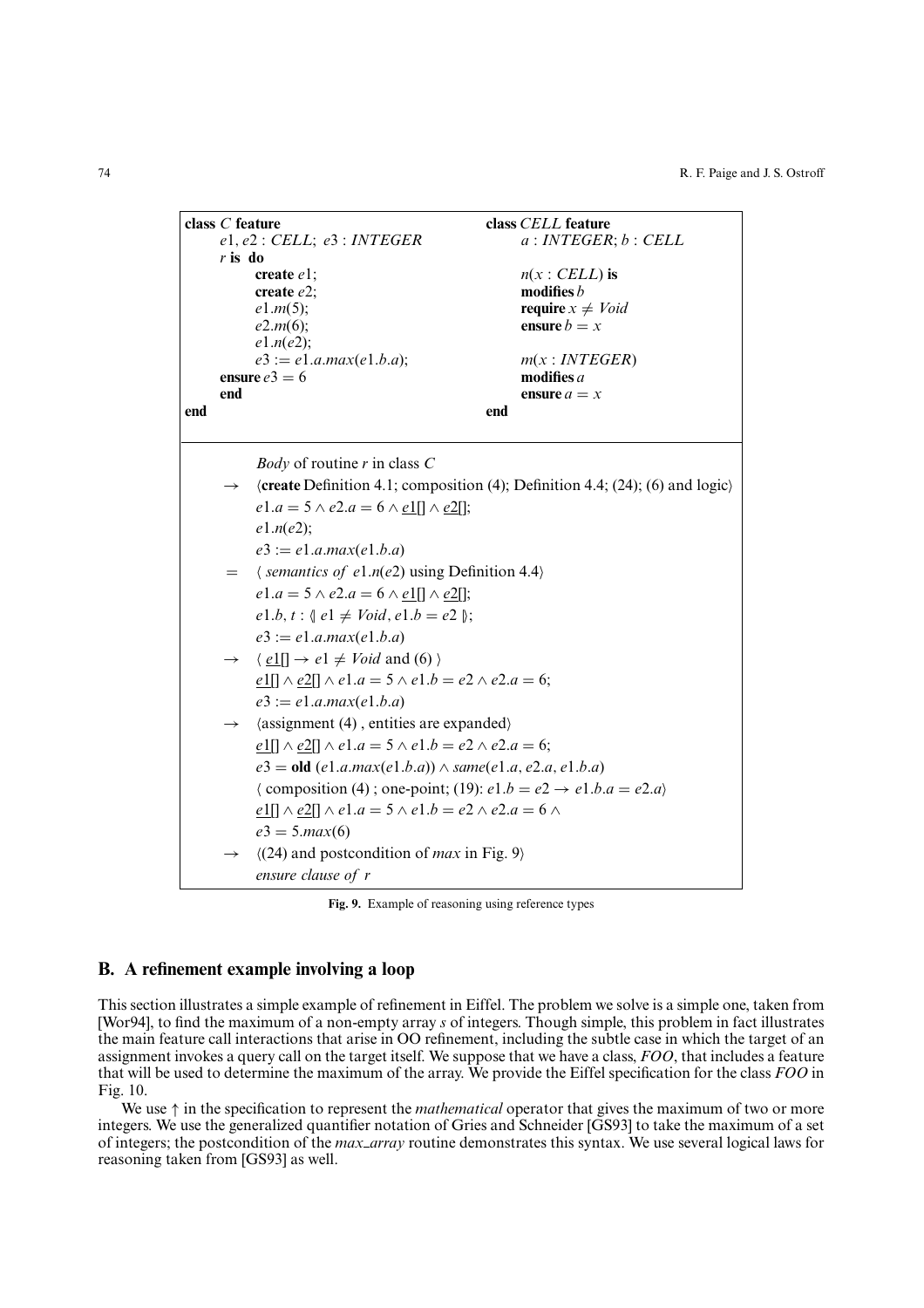```
class FOO
feature
        s : ARRAY[INTEGER]
        max array : INTEGER
                 -- calculate maximum of array s
                 - s.good \hat{=} s \neq \text{Void} \land \neg \text{ } s.empty
        modifies Result
        require s.good
        ensure Result = (\uparrow j : INTEGR \mid s. \text{valid\_index}(j) \bullet s. \text{item}(j))end
```
**Fig. 10.** The class *FOO* for refinement example

```
class ARRAY[G] feature class INTEGER feature
lower, upper : INTEGER max(x : INTEGER) : INTEGER
count, capacity : INTEGER ensure Result = Current \uparrow xend
 valid index(x : INTEGER) : BOOLEAN
 ensure Result = (lower \leq x \leq upper)item(x : INTEGER) : G
 require valid_index(x)
empty : BOOLEAN
 ensure Result = (count = 0)invariant lower \leq upper \land count \geq 0end
```
**Fig. 11.** Excerpt from interfaces of the *ARRAY* and *INTEGER* classes

The class *FOO* has one association with the class *ARRAY* and an aggregation with the class *INTEGER*, via the return value of query *max array*, which calculates the maximum of the array *s*. A local variable *Result*, automatically declared for the query, will hold the result of the computation. We make use of the following features of the classes *ARRAY* and *INTEGER*, shown in Fig. 11; for the sake of completeness, we present fragments of the specification of each class.

The notation *s*.*item*(*j*) is the Eiffel syntax for the array index operation. *s*.*lower* and *s*.*upper* are the lower and upper bounds of the array *s*, respectively. Note that *item*, a query of *ARRAY*, has no postcondition; in this sense, we can view *item* as an atomic specification unit, one whose meaning is not denoted by any other, perhaps more concrete, representation.

We can now refine the specification of *FOO* to code. In the process we use the contracts, but not the implementations, of the classes on which *FOO* depends. The process of Section 5 starts by calculating the classes on which *FOO* depends. Thus

#### **depend** *FOO* {*FOO*,*INTEGER*, *ARRAY*[*INTEGER*],*BOOLEAN*}

Then we calculate **spec** *FOO* which consists of the contract for *max array*. Now, we must refine each element of **spec** *FOO*, i.e., **spec** *max array*, using the contracts of features in **depend** *FOO* that are accessible to *FOO* (in this example we have shown only public features of *INTEGER* and *ARRAY*[*G*] that will be needed in the refinement; in general, all public features can be used in the refinement of a client or descendant class).

Figure 12 provides a refinement from the specification of *max array* to executable Eiffel code. As argued at the end of Section 3.3 and in (6), we ignore *time*. In Fig. 12 we define several terms: *P* (defined in step (b)) is the specification for the initialization of the loop; *I* and *V* are a loop invariant and variant, respectively; and *W* is the specification for the body of the loop.

Step (a) in Fig. 12 uses the local variable introduction rule to introduce a loop index. For step (b) we must discharge all the provisos in the loop rule. Some of the provisos are simple, e.g., the loop proviso  $S \to S_{init}$  reduces to  $s \neq$  *Void*  $\rightarrow$  *s*  $\neq$  *Void* which is trivially true. The other provisos are relatively straightforward. As an example, the sixth proviso can be discharged as follows: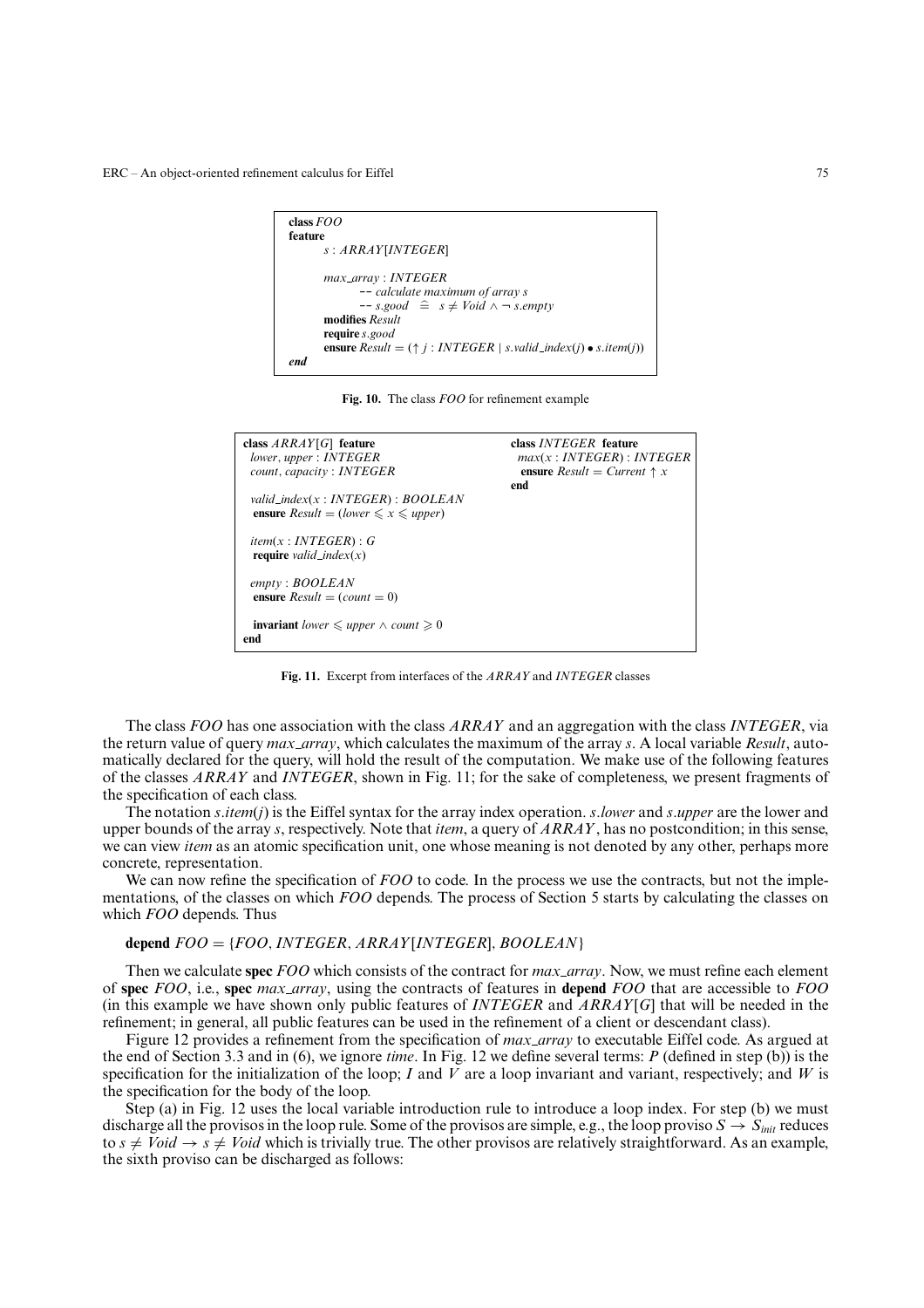```
spec max array
 definition of max array
      Result : | s.good,
                 Result = (\uparrow i : INTEGR \mid s, valid\_index(i) \bullet s, item(i))\subseteq ((a) : Local variable introduction, Rule 3.2(b))
      local i : INTEGER;
      i, Result : | s.good,
                   Result = (\uparrow j : INTEGR \mid s.value\_index(j) \bullet s.time(j))\subseteq ((b) : introduce loop, Rule 3.3 – all eight provisos hold)
      local i : INTEGER;
      modifiesi, Result
      from P : i, Result : | s.good,
                               i = \text{ls}.lower \land Result = s.item(i) \landinvariant I : s.valid _index(i) \land \Xi(s) \landResult = (\uparrow j : INTEGR \mid s.lower \leq j \leq i \cdot s.time(j))variant V : s.upper − i
      until i = s.\text{upper}loop W :
         v i, Result : \{ s. good ∧ s. valid_index(i) ∧ i < s. upper,i = \forall i + 1 \land Result = \forall Result \uparrow s.time(i)end
\subseteq \langle(c) : refine initialization P (see Fig. 13); refine loop body W (see Fig. 14))
      local i : INTEGER;
      modifiesi, Result
      from i := s.lower; Result := s.item(i)
      invariant I : s.valid_index(i) \wedge \Xi(s) \wedgeResult = (\uparrow j : INTEGR \mid s.lower \leq j \leq i \cdot s.time(j))variant V : s.upper − i
      until i = s.\text{upper}loop
        i := i + 1; Result := Result.max(s.item(i))
      end
```
**Fig. 12.** Refinement tree for *max array* (the last step produces executable Eiffel code)

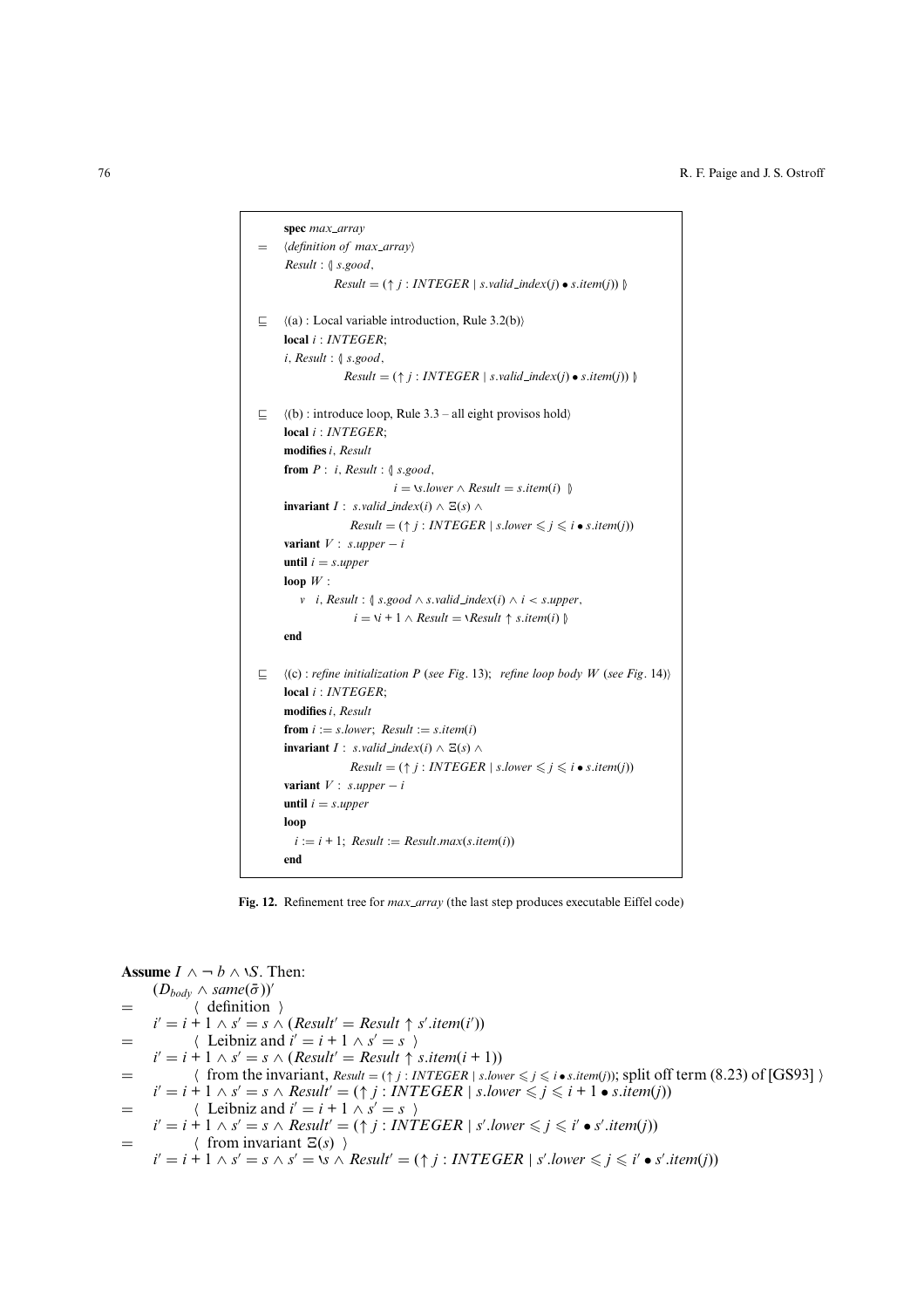|   | P                                                                                                                                 |
|---|-----------------------------------------------------------------------------------------------------------------------------------|
|   | $definition \rangle$                                                                                                              |
|   | i, Result: $\{s.google, i = \s, lower \land Result = s.items(i)\}\$                                                               |
|   | (textual substitution [GS93])                                                                                                     |
|   | <i>i</i> , Result: $\{s.google$ $ i := s.lower\}$ , $(i = \forall i \land Result = s.time(i))$ $[\forall i := \forall s.lower]\}$ |
|   | $\langle$ simple substitution, Rule 3.1 $\rangle$                                                                                 |
|   | $i := s.lower$ ; Result: $\{s.google, Result = s.items(i)\}$                                                                      |
| ┶ | $(36)$ : s.good $\rightarrow$ s $\neq$ Void $\land$ s.valid_index(s.lower); pre. weakening $\land$                                |
|   | $i := s.lower$ ; Result: $\{s \neq Void \land s.value\_index(s.lower)$ , Result = s.item(i) $\}$                                  |
| ╘ | $\langle$ assigned query call Definition 4.3 $\rangle$                                                                            |
|   | $i := s.lower$ ; Result = s.item(i)                                                                                               |

**Fig. 13.** Proof of refinement for loop initialization

```
W
\subseteq (textual substitution [GS93])
     i, Result : \{ (s.google ∆ s.value\_index(i - 1) ∧ i - 1 < s.append[i := i + 1],(i = \forall i \land Result = \forall Result \uparrow s.time(i))[i := \forall i + 1]\subseteq (simple substitution, Rule 3.1)
      i := i + 1;
      Result : \int s.good \land s.valid_index(i − 1) \land i − 1 < s.upper,
                 i = \forall i \land Result = \forall Result \uparrow s. item(i) s.good ∧ s.valid index(i − 1) ∧ i − 1 < s.upper → s 	 Void ∧ s.valid index(i);
        precondition weakening (Morgan Rule 1.2 [Mor94])
      Result: \{ s \neq Void \land s.value\_index(i) \}Result = \text{N}esult \uparrow s.item(i) \uparrow\Box (proof described in Fig. 15)
      Result := Result.max(s.item(i))
```
**Fig. 14.** Refinement tree for the loop body

 $\Rightarrow$   $\langle$  From invariant, *s.valid\_index(i)*;  $\neg b \cong i \neq s$ *.upper*;  $i' = i + 1 \land s' = s$  $s'$ .*valid\_index*(*i'*)  $\land$   $s' = \text{vs } \land$  *Result'*  $= (\uparrow j : INTEGR \mid s'.lower \leq j \leq i' \bullet s'.item(j))$  $=$   $\langle$  definition  $\rangle$  $I[\_ := \_']$ 

We next present the refinement steps and corresponding proofs that are required in implementing the loop initialization and loop body. The first step is the refinement of the loop initialization, *P*, by the sequential composition

 $i := s$ .*lower*;  $Result := s$ .*item*(*s*.*lower*)

and is shown in Fig. 13.

The final step in the refinement example of Section 6 is to implement the loop body specification, *W*, by an assignment statement (which is a simple increment) and a command call. Figure 14 shows the tree for the refinement of *W*.

Most of the proof obligations that arise from this refinement tree are straightforward to discharge. In the penultimate step of Fig. 14, the justification is proved as follows:

$$
\Rightarrow \quad \langle (36) \rangle
$$
\n
$$
\Rightarrow \quad \langle (36) \rangle
$$
\n
$$
\Rightarrow \quad \langle (36) \rangle
$$
\n
$$
s.good \land s.lower \leq i-1 \leq s.upper \land i-1 < s.upper
$$
\n
$$
\Rightarrow \quad \langle i-1 < s.upper \to i \leq upper, s.lower \leq i-1 \to s.lower \leq i \rangle
$$
\n
$$
s.good \land s.lower \leq i \leq s.upper
$$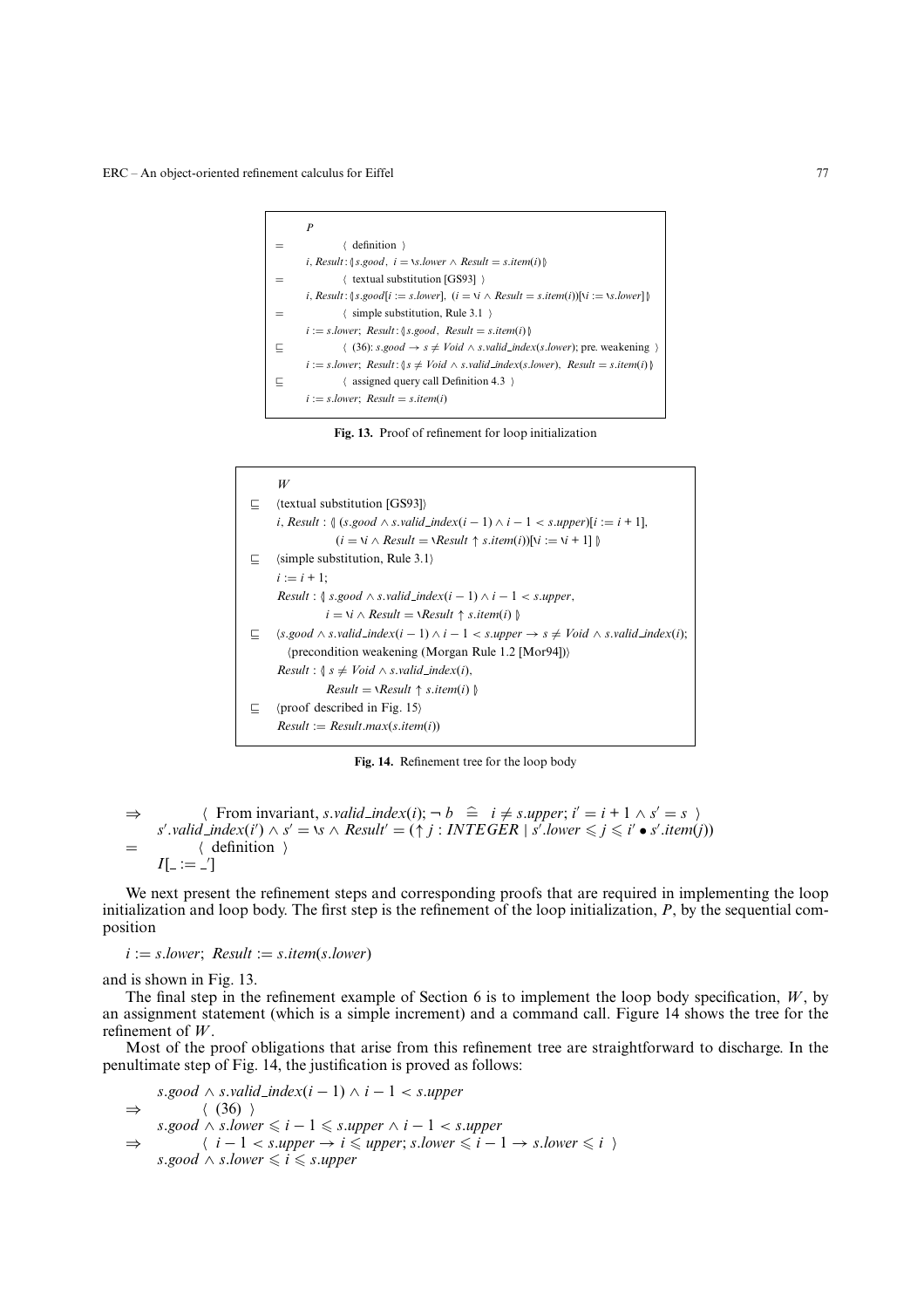| $Result := Result.max(s.items(m(i))$                                                                                                 |
|--------------------------------------------------------------------------------------------------------------------------------------|
| (meaning of a nested query call $(35)$ in Definition 4.3)                                                                            |
| <b>local</b> $v: INTEGR$ ; $v := s$ .item(i); Result := Result.max(v)                                                                |
| $\langle$ semantics of query assignments Definition 4.3 $\rangle$                                                                    |
| local $v: INTEGR$ :                                                                                                                  |
| $v : \{ s \neq \text{Void} \land s \text{.} \text{valid\_index}(i), v = \text{vs.} \text{item}(i) \}$ ;                              |
| <i>Result</i> : $\langle \text{true}, \text{Result} = \text{Result} \uparrow \nu \rangle$                                            |
| $\langle$ sequential composition $(4)$ $\rangle$                                                                                     |
| Result : $\langle s \neq V \text{oid} \wedge s \rangle$ . valid_index(i), Result = \Result $\uparrow s$ .item(i) $\langle s \rangle$ |

**Fig. 15.** Proof of final refinement step

```
\Rightarrow \langle propositional logic \rangles.valid_index(i) = s.lower ≤ i ≤ s.upper → s.good ∧ s.valid_index(i)
\Rightarrow (36) \rangles.good ∧ s.valid_index(i)
⇒  by definition of s.good 
     s \neq Void \land s.valid_index(i)
```
A step unique to OO refinement occurs in refining the loop body to a sequence of assignments. The second assignment is

#### $Result := Result.max(s.item(i))$

which is a nested query call. The proof is shown in Fig. 15.

Many of the proof obligations and refinement steps shown in Fig. 12 are very similar to refinement steps in imperative program design calculi. For example, the steps for introducing an initialized loop, or a simple assignment statement, pattern those seen in [Heh93] and [Mor94]. The exact proof obligations required to discharge steps  $(a)$ –(c) can easily be mechanically produced by applying the quoted refinement rules.

However, we point out that in all of these proof steps, including those for the query calls, no complicated mathematics is required: the proofs primarily use substitutions, and there is only one quantifier – that to introduce the local variable. A theorem prover like PVS would discharge most of the provisos for this proof automatically.

One might expect that the conjunct containing the *maximum* quantifier in the loop invariant would have to be a comment in Eiffel. However, the latest implementations of Eiffel support the notion of an agent [Mey00] which can be used to equip assertions with executable predicates with quantifiers.

To complete the process, the classes *INTEGER* and *ARRAY* (and all their dependent classes) should now be refined. However, these classes belong to a standard library, and so we can assume that they have been implemented and their correctness ensured.

# **References**

- [AC96] Abadi M, Cardelli L (1996) A theory of objects. Springer, Berlin Heidelberg New York<br>[Abr96] Abrial J-R (1996) The B-book Cambridge. University Press, Cambridge
- Abrial J-R (1996) The B-book Cambridge. University Press, Cambridge
- [BH97] Bancroft PG, Hayes IJ (1997) Type extension and refinement. In: Proceedings of formal methods pacific (FMP'97). Springer, Berlin Heidelberg New York
- [BJ01] van den Berg J, Jacobs B (2001) The LOOP compiler for Java and JML. In: Proceedings of TACAS 2001. LNCS 2031. Springer, Berlin Heidelberg New York
- [CN00] Cavalcanti A, Naumann D (2000) A weakest-precondition semantics for refinement object-oriented programs. IEEE Trans Software Eng 26(8)

[CS99] Cavalcanti A, Sampaio A, Woodcock J (1999) An inconsistency in procedures, parameters, and substitution in the refinement calculus. Sci Comput Programming 33(87–96)

- [CO95] Crow J, Owre S, Rushby J, Shankar N, Srivas M (1995) A tutorial introduction to PVS. In: Proceedings of WIFT'95, Springer, Berlin Heidelberg New York
- [DL98] Detlefs DL, Leino KRM, Nelson G, Saxe JB (1998) Extended static checking. SRC Research Report 159
- Dhara K, Leavens G (2001) Mutation, aliasing, viewpoints, modular reasoning, and weak behavioral subtyping. Technical Report #01-02, Department of Computer Science, Iowa State University